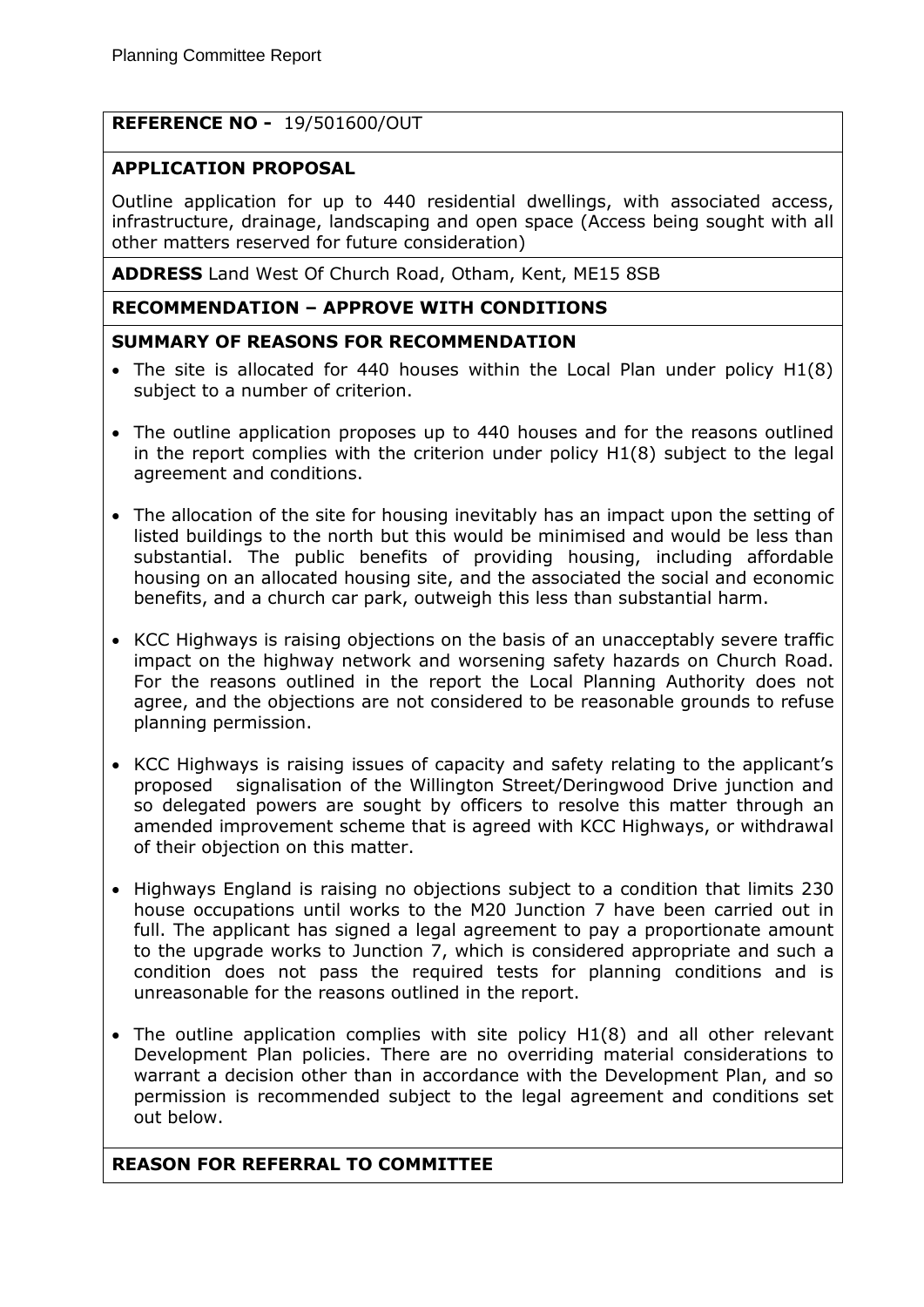- Councillor Newton has requested the application is considered by the Planning Committee for the reasons set out below.
- The recommendation is contrary to the view of Kent Highways and Highways England (statutory consultees).

| <b>WARD</b> Downswood And<br>Otham                                        |                                                                                                                                                                                          | <b>PARISH/TOWN</b><br><b>COUNCIL Otham</b>       | <b>APPLICANT Bellway</b><br>Homes Limited<br><b>AGENT DHA Planning</b> |                                                |             |
|---------------------------------------------------------------------------|------------------------------------------------------------------------------------------------------------------------------------------------------------------------------------------|--------------------------------------------------|------------------------------------------------------------------------|------------------------------------------------|-------------|
| <b>DECISION DUE DATE:</b><br>08/11/19<br><b>RELEVANT PLANNING HISTORY</b> |                                                                                                                                                                                          | <b>PUBLICITY EXPIRY</b><br><b>DATE: 17/10/19</b> |                                                                        | <b>SITE VISIT DATE:</b><br>17/04/19 & 10/10/19 |             |
| <b>App No</b>                                                             | <b>Proposal</b>                                                                                                                                                                          |                                                  | <b>Decision</b>                                                        |                                                | <b>Date</b> |
| 19/501029                                                                 | EIA Screening Opinion for the<br>proposed residential development of<br>up to 440 dwellings and associated<br>access, landscaping and other works<br>on land west of Church Road, Otham. |                                                  |                                                                        | <b>EIA NOT</b><br><b>REQUIRED</b>              | 17/04/19    |

# **1.0 DESCRIPTION OF SITE**

- 1.01 The application site has an area of approximately 16.1ha and is to the west of Church Road. The site is to the southeast of Maidstone and is between substantial residential areas to the north, west and southwest, namely culde-sacs within the Downswood area to the north, Chapman Avenue to the west and Woolley Road to the south. To the east are open agricultural fields and immediately to the south/southeast are a number of detached residential properties at The Rectory (Grade II listed) and Squerryes Oast. St Nicholas's Church (Grade I listed) and Church House (Grade II listed) are to the north of the site.
- 1.02 The site is in the main, an open arable field but includes an area of land at its north end that wraps around the north side of the church which has numerous trees, scrub vegetation and grass, and over which public footpath KM86 runs. The boundaries of the site are formed by established hedging on the Church Road frontage, hedging to the boundary with 'Squerryes Oast', and trees on the south, west and north boundaries. There is an area of Ancient Woodland (AW) to the southeast of the site.
- 1.03 The site is highest at its south end with a gradual fall to the north. To the west where the site backs onto gardens of properties within Chapman Avenue, there is a considerable level difference between the site and Chapman Avenue.
- 1.04 Importantly, the site is allocated for housing development in the Local Plan and policy H1(8) allows for up to 440 houses and sets out a number of criterion to be met.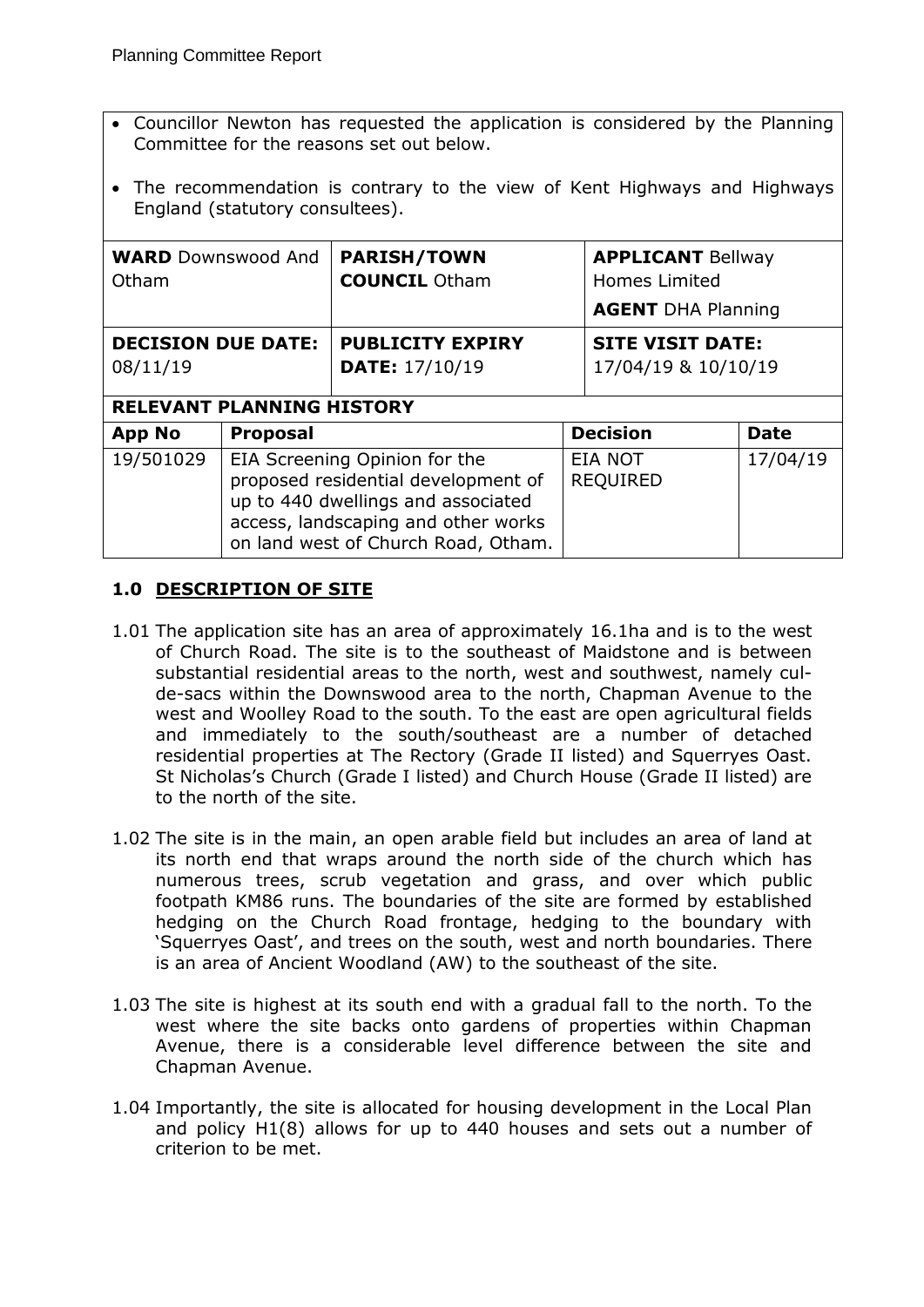# **2.0 PROPOSAL**

- 2.01 This application seeks outline permission for up to 440 houses and approval of two proposed vehicular access points onto Church Road and other pedestrian and/or cycle links to residential areas to the north, west and south. All other matters such as the location and layout of the roads, houses and open space areas, the design and heights of the houses, and landscaping would be determined under a future reserved matters application(s).
- 2.02 As such, the local planning authority is being asked to consider whether the principle of 440 houses with two access points is acceptable at this stage.
- 2.03 The applicant has provided numerous assessments to support the proposals and in order to demonstrate how the site can suitably accommodate 440 houses in line with policy H1(8).

# **3.0 POLICY AND OTHER CONSIDERATIONS**

- Maidstone Borough Local Plan (2011-2031): SS1, SP1, SP3, SP18, SP19, SP20, SP23, H1, OS1(16), ID1, H1(8), DM1, DM2, DM3, DM4, DM6, DM8, DM12, DM19, DM20, DM21, DM23
- Kent Waste and Minerals Plan 2016
- National Planning Policy Framework (NPPF)
- Planning Practice Guidance (PPG)

# **4.0 LOCAL REPRESENTATIONS**

*(The latest notification on additional/amended details expires on 17th October. Any responses received will be reported under an Urgent Update Report)*

- 4.01 **Otham Parish Council**: Raises objections for the following (summarised) reasons:
	- Increased traffic and congestion.
	- Highway safety for vehicles and pedestrians.
	- Lack of transport modelling of local junctions in Downswood.
	- Considerable loss of hedging to the front of the site contrary to policy.
	- Harm and profound change to the landscape.
	- Loss of views across the countryside.
	- Harm to ecology.
	- Harm to the setting of listed buildings.
	- Archaeological survey should be carried out.
- 4.02 **Downswood Parish Council**: Raises objections for the following (summarised) reasons:
	- Traffic generation, traffic flows and congestion.
	- Lack of transport modelling of local junctions in Downswood.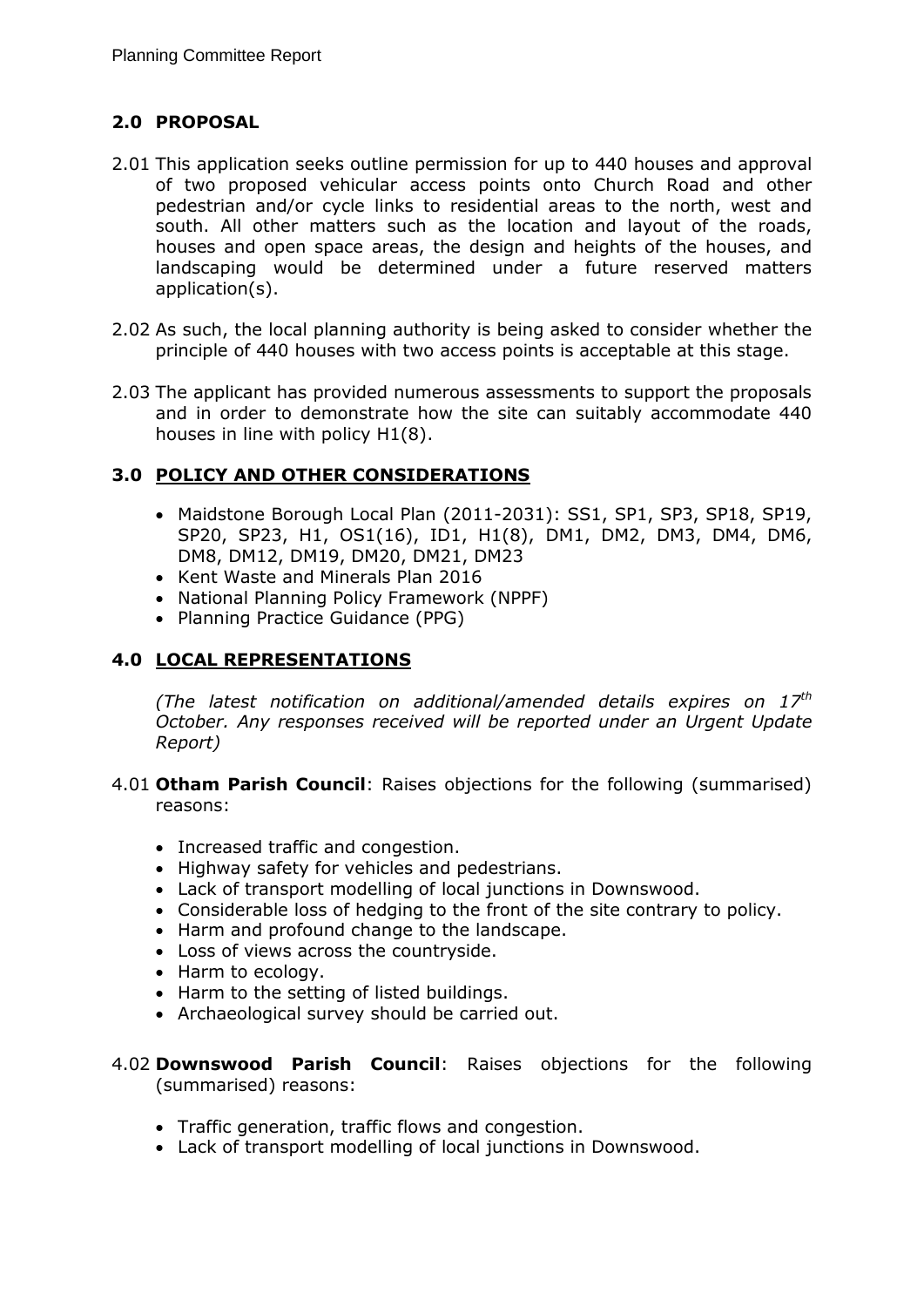- Question some of the assumptions and modelling within the Transport Assessment.
- Traffic assessment not sufficient and carried out when road closed.
- Site policy doesn't provide highways mitigation to the north of the site.
- Strategic highways measures in site policy have not been delivered.
- Lack of sufficient details of development to properly assess.
- Not enough room to widen Church Road without losing hedges.
- Lack of pedestrian/cycle links.
- Snow and ice will leave the site stranded.
- Lack of access for emergency vehicles.
- Inadequate access for large vehicles.
- Buses are unlikely to be able to access the site.
- Lack of decent access to bus services which are poor.
- The site does not benefit from good public transport access.
- Highway safety for vehicles and pedestrians.
- Groundwater plans inconsistent, assessment inadequate, and likelihood of sink holes not properly assessed.
- Land stability and underground conditions have not been suitably assessed.
- Loss of privacy and overlooking.
- Noise, disturbance, and light pollution.
- Inconsistent with character and appearance of local area.
- Harm to listed buildings.
- Loss of community views.
- Harm to ecology.
- Archaeology work not sufficient.
- An Environmental Impact Assessment is required.

#### 4.03 **Bearsted Parish Council (neighbouring)**: Raises objections for the following (summarised) reasons:

- Traffic assessment not sufficient.
- No assessment of junctions to the north of the site.
- Question some of the assumptions and modelling within the Transport Assessment.
- Some of the traffic counts were carried out when road was closed or half term.
- Traffic impact will be severe.
- Public transport will not mitigate traffic.
- There is no Sunday no. 4 bus service.
- No local doctors or primary school.
- 4.04 **Local Residents**: 399 representations received raising the following (summarised) points:
	- Increased traffic and congestion.
	- Highway safety.
	- Rat running occurs on local roads.
	- Church Road is not safe or suitable for additional traffic.
	- Traffic calming measures will make traffic worse.
	- Junction mitigation has not been carried out.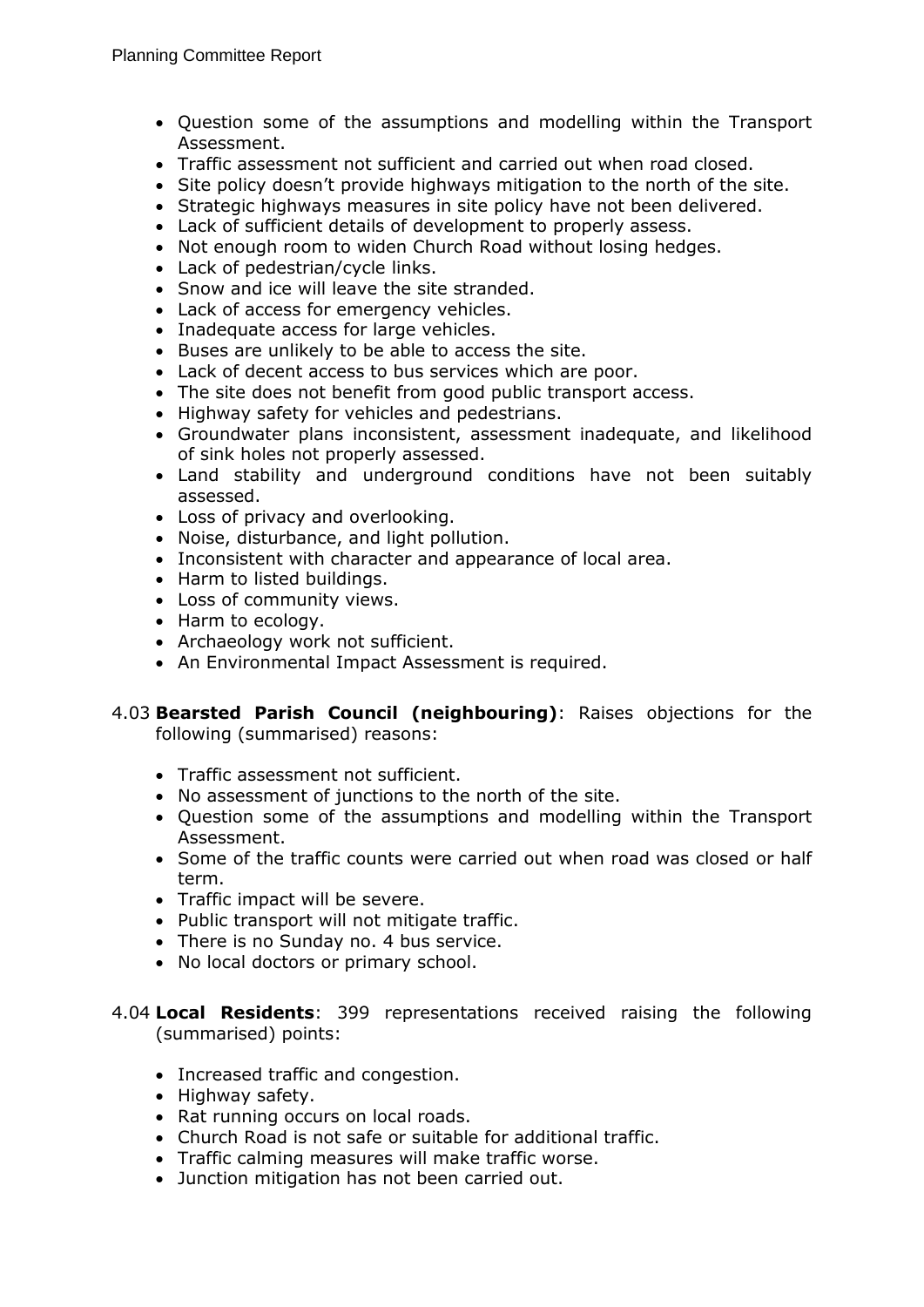- Question accuracy of Transport Assessment.
- Flood risk.
- Site isolated in floods and snow.
- Inadequate foul drainage.
- Question surface water report.
- Poor connections.
- Poor public transport.
- Car-reliant.
- Parking.
- Land stability issues on the site and in Chapman Avenue.
- Potential damage to neighbouring properties.
- Geology brings into question surface water proposals.
- Visual impact.
- Density.
- Harm to wildlife/ecology.
- Ancient woodland.
- Loss of majority of hedge.
- Loss of trees.
- Harm to the setting of the Grade I listed Church.
- Archaeology assessment is flawed.
- Ancient burial site.
- Lack of infrastructure and amenities including schools and surgeries.
- Traffic noise.
- Noise from new residents.
- Overlooking/loss of privacy.
- Overshadowing/loss of light.
- Overbearing.
- Air quality.
- Crime.
- Loss of agricultural land.
- Other more suitable sites.
- Noise and dust during construction.
- Lack of EIA.
- Fields provide peaceful lifestyle.
- Will affect house prices.
- Questioned land ownership.
- Lack of public consultation by applicant.
- Additional documents should have been uploaded to the website earlier/when they were received.
- Support the development.
- Other people should be able to enjoy the area.
- 4.05 **Borough Councillor Newton** requests the application is considered by the Planning Committee and raises the following (summarised) points:
	- The site should never have been included in the Local Plan.
	- An EIA is required for the application.
	- Harm to listed buildings.
	- Concern over the impact on the setting of listed buildings particularly the Grade 1 Church which was constructed prior to the Domesday Book.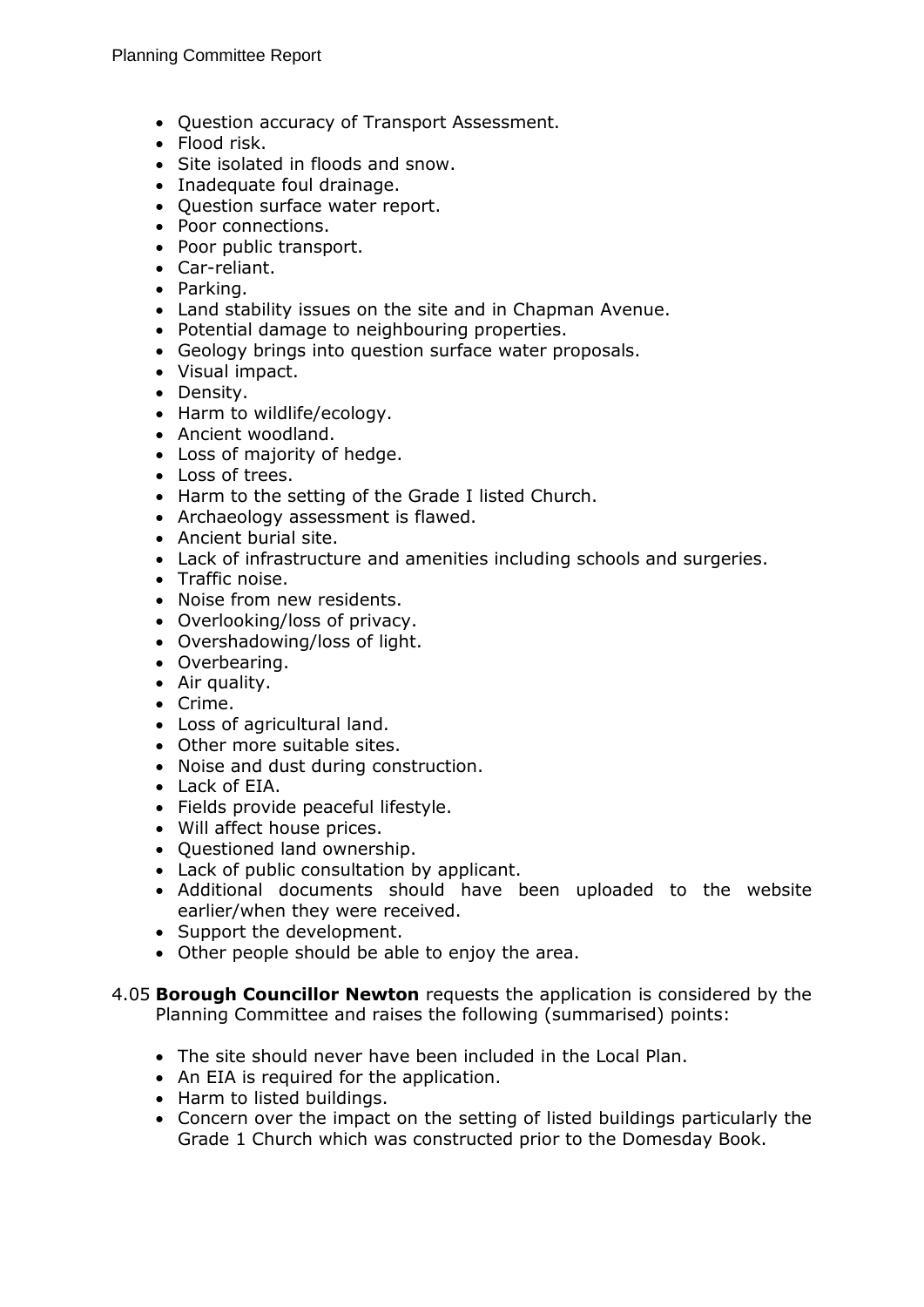- As a result of the heavy traffic on Church Road, part of the Ancient Churchyard wall has now collapsed revealing the type of construction used for the wall.
- It is my concern for the ancient buildings which is why I require this application called in to Planning Committee for determination.
- Piling may cause harm to listed buildings.
- Traffic impact unacceptable and infrastructure must be in place before development which it is not.
- Loss of hedgerows and non-compliance with policy DM3.
- Should only be one access.
- Wider junction improvements are not in place.
- Archaeology.
- 4.06 **Borough Councillor McKay:** Raises the following (summarised) points:
	- Highway safety on Church Road.
	- Does not meet access requirements.
	- Lack of direct access to public transport.
	- Those without a car would be isolated.
	- Could lead to a judicial review if permission was granted as the strategic highway improvements within the policy and have not been agreed or provided.

## **5.0 CONSULTATIONS**

*(Please note that summaries of consultation responses are set out below*  with the response discussed in more detail in the main report where *considered necessary)*

- 5.01 **Highways England: No objections** subject to a condition limiting occupation to 230 dwellings until improvements to the M20 Junction 7 have been completed.
- 5.02 **Historic England: No objections** provided that the heritage benefit of a dedicated church car park is secured.

## 5.03 **Natural England: No objections.**

- 5.04 **KCC Highways**: **Raise objections** on the basis of an unacceptably severe traffic impact on the highway network and the worsening safety hazards to road users on Church Road.
- 5.05 **KCC Economic Development**: Seek £3324.00 per applicable house and £831.00 per applicable flat towards the extension of 'Greenfields Community Primary School' to mitigate the impact of the development.
- 5.06 **KCC SUDs**: **No objections** subject to conditions.
- 5.07 **KCC Archaeology**: **No objections** subject to condition.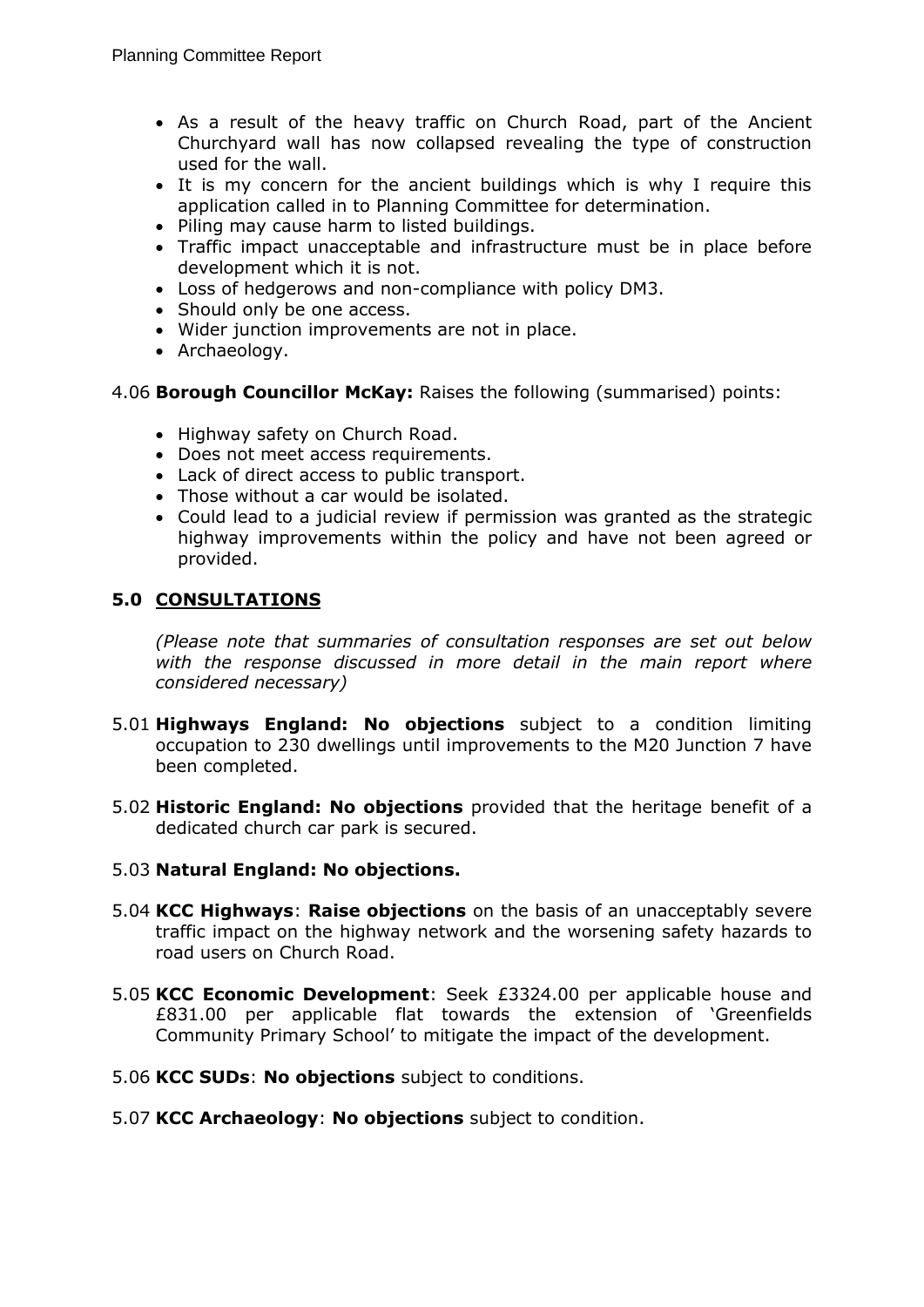- 5.08 **KCC PROW**: Concerns regarding delivery of a cycle route across PROW so suggest a holding objection. Conditions recommenced relating to surfacing and agreement on the extent of widening of KM86 due to increased use.
- 5.09 **KCC Ecology: No objections** subject to conditions.
- 5.10 **MBC Conservation Officer**: Satisfied that the outline application scheme seeks to limit the harm on the setting of the listed buildings, in particular the Church, the Church House and the Rectory, and the setting of the Otham Conservation Area would be minimally impacted.
- 5.11 **MBC Environmental Health**: **No objections** subject to conditions relating to charging points; lighting; and contaminated land.
- 5.12 **MBC Landscape Officer**: **No objections** subject to conditions.
- 5.13 **Southern Water**: Confirm there is sufficient capacity.
- 5.14 **Forestry Commission**: Refers to standing advice on Ancient Woodland.
- 5.15 **Kent Police**: Recommended conditions

# **6.0 APPRAISAL**

6.01 Section 38(6) of the Planning and Compulsory Purchase Act 2004 states that,

#### *"If regard is to be had to the development plan for the purpose of any determination to be made under the planning Acts the determination must be made in accordance with the plan unless material considerations indicate otherwise."*

- 6.02 The Local Plan allocates the site for 440 houses under policy H1(8) subject to a number of criterion covering matters relating to design and layout, access, air quality, open space, infrastructure, highways and transportation.
- 6.03 This is an outline application for up to 440 houses with all matters reserved apart from access so under consideration are the principle of up to 440 houses and the points of access only. Clearly, the principle of housing is accepted under Local Plan policy H1(8) so it needs to be assessed as to whether the outline proposals comply/can comply with the policy criterion and any other relevant Development Plan policies.
- 6.04 Whilst the specific details of the development are not being considered at this stage, the applicant has provided a 'Parameter Plan' and 'Illustrative Masterplan' in order to demonstrate how the development could be suitably accommodated on the site and comply with policy H1(8). Whilst the detailed design of the development is not being considered, the applicant does wish to set some parameters through the 'Parameter Plan' which will be discussed in the relevant sections below.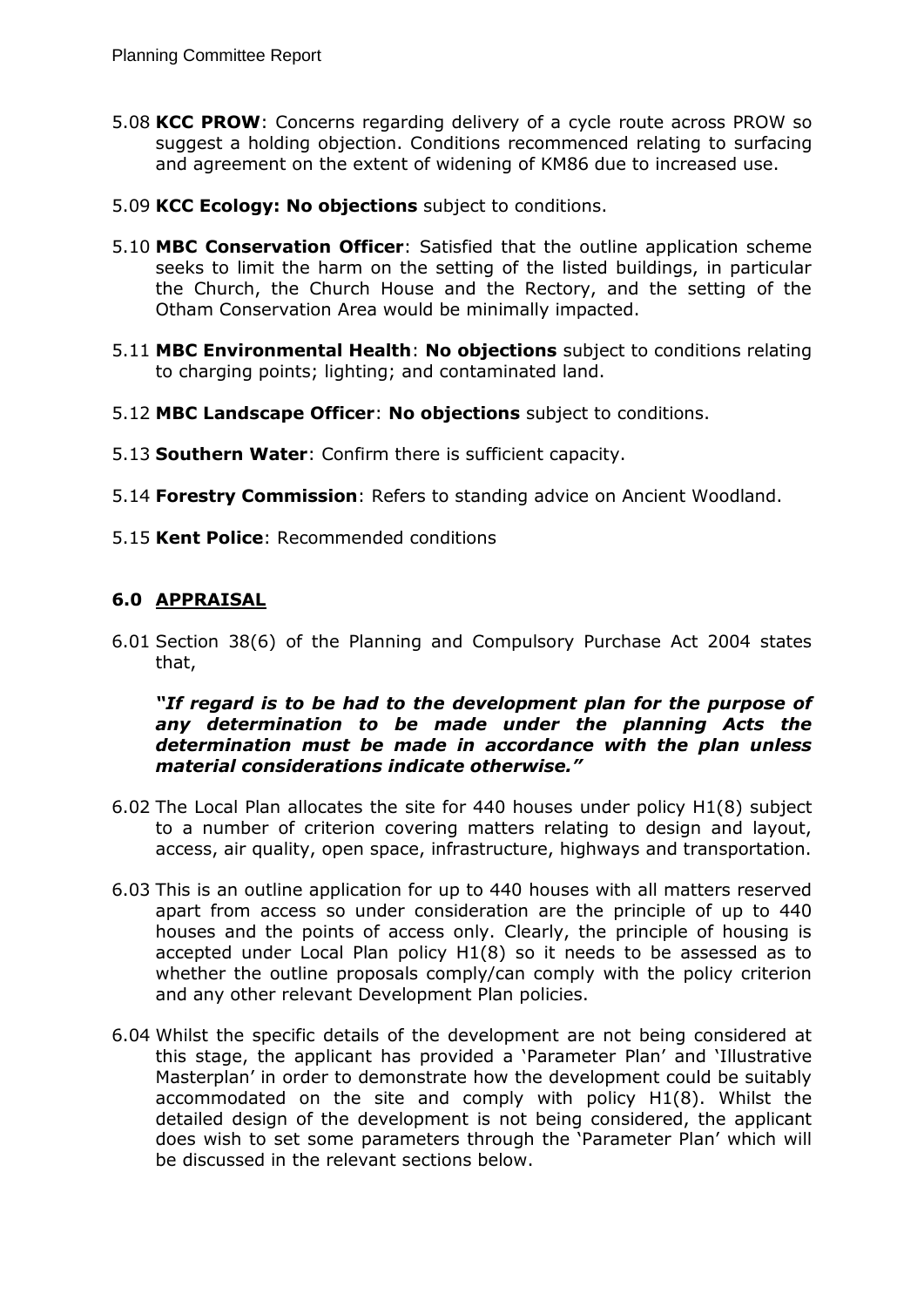- 6.05 The key issues for the application are centred round site allocation policy H1(8) as follows:
	- Access and connectivity.
	- Compliance with the design, layout, and open space criterion.
	- Heritage impacts.
	- Highways impacts.
	- Infrastructure.
	- Other matters including air quality, drainage, ecology, and amenity.

### Access and Connectivity

6.06 Policy H1(8) states:

- *8. Access will be taken from Church Road only*
- *5. The hedge line along the eastern boundary of the site with Church Road shall be retained and strengthened where not required for access to the site.*
- 6.07 The application only proposed access from Church Road via two vehicular access points which is in accordance with policy H1(8). These would be close to the north and south ends of the site on the Church Road frontage. The access points have been assessed by Kent Highways and Kent Fire and Rescue and judged to be suitable and safe.
- 6.08 The proposed accesses and required visibility splays inevitably mean that some of the existing hedging fronting Church Road will need to be removed (approximately 125m). However, it would be possible to provide new double staggered native hedging behind the visibility splays and strengthen the existing hedging in general, this being a positive landscape feature of the site. Whilst landscaping is not being considered at this stage a condition can be attached to guide the landscaping details to ensure sufficient replacement hedging/hedge strengthening. This will ensure compliance with criterion 5 of the site policy.
- 6.09 In terms of connectivity, it is proposed to provide a new pavement from the northern access along the front of the Church within highways land to link with the existing pavement further north. As this pavement would be narrower than the 2m normally sought due to the width of Church Road (being between 1.2m to 2m and on average around 1.6m), a pedestrian/cycle route is proposed around the north side of the Church and into the site to provide an alternative attractive route which can be conditioned.
- 6.10 To the south, it is proposed to provide a pedestrian/cycle link via the Council owned public open space to link up with Woolley Road. This would provide an appropriate link to shops, 'Senacre Primary School', and bus stops to the south. The applicant would provide a pathway on the application site and has confirmed they would continue and construct this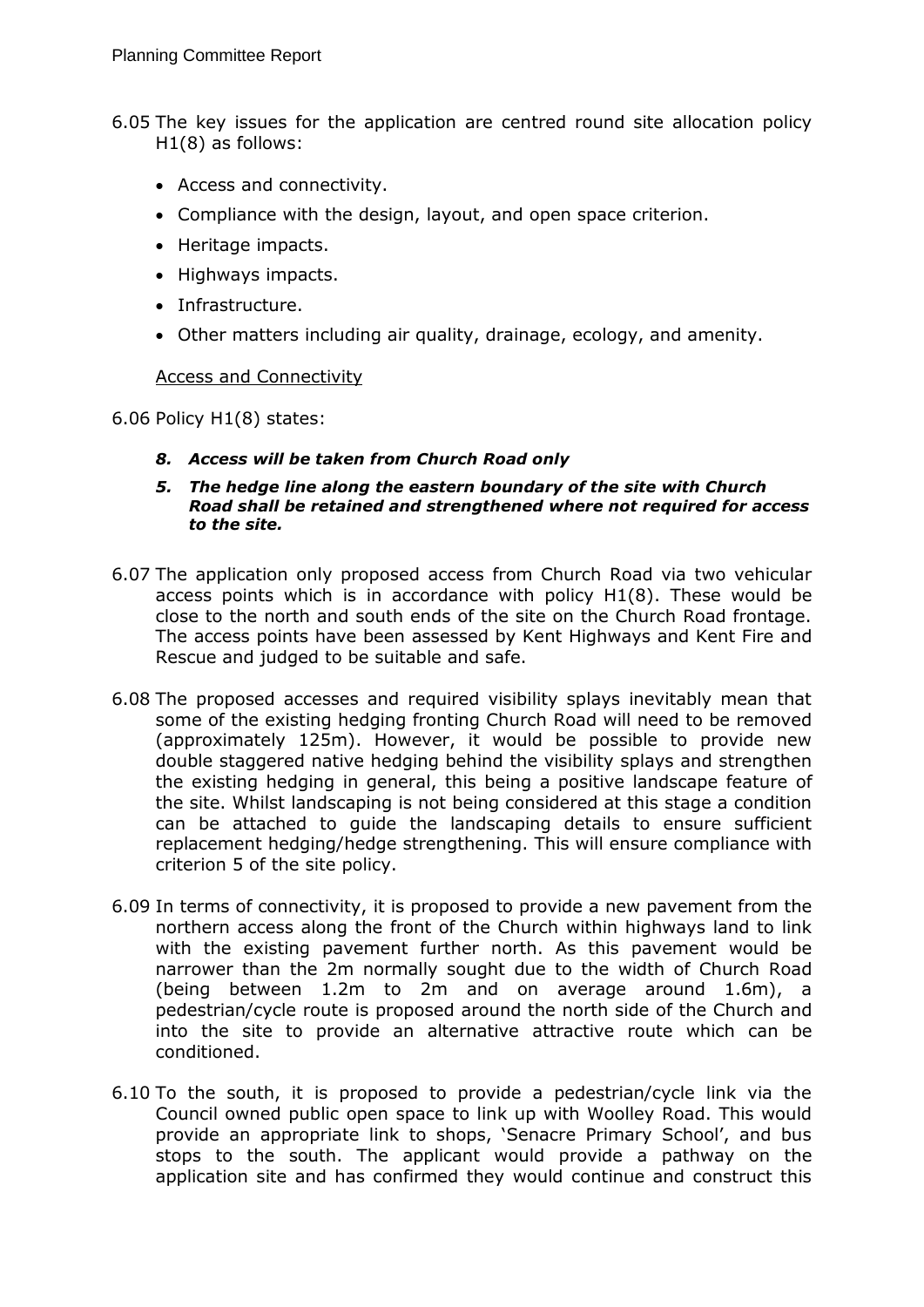on the Council owned land. The property team have confirmed that they have no objections to this. Again the detail would be provided at the reserved matters stage but a condition will be imposed to secure the link and a pathway on Council owned land. Whilst outside the applicant's control this condition is reasonable as this is land in public ownership, and the Council has indicated it has no objections to this being provided.

- 6.11 Public right of way KM86 runs across the north of the site and it is indicated on the Parameter Plan that open space would be provided along the route. This is welcomed by KCC PROW and they advise that the path should be surfaced due to the additional use which can be secured by condition. The Parameter Plan indicates that a connection with the pedestrian link to 'The Beams', which provides access towards Willington Street and 'Greenfields Primary School' would be provided in the northwest corner. KCC PROW and Highways refer to the existing paths here being steps and so this raises issues over access for all users. This is not the only connection to the west as the connection to the south provides access in this direction so it is not necessary for changes to these steps to be made. They also refer to the applicant's intention to widen the path to allow cycle use and that this would require a legal change to a 'cycle track' to bridleway. In response to this, the applicant has stated that any specific widening would be proposed at the reserved matters stage but details of this can be secured by condition.
- 6.12 So overall, the vehicular access points comply with policy H1(8), are safe, and the scheme provides good pedestrian and cycle connectivity to the local area and its services/amenities, in accordance with policy DM1 of the Local Plan.

#### Design, Layout, and Open Space Criterion

6.13 Policy H1(8) requires:

- *1. The tree line along the western boundary of the site will be enhanced, to protect the amenity and privacy of residents living in Chapman Avenue.*
- *2. An undeveloped section of land will be retained along the western boundary of the site, to protect the amenity and privacy of residents living in Chapman Avenue.*
- *3. An undeveloped section of land will be retained along the eastern edge of the site in order to protect the setting of St Nicholas Church and maintain clear views of the Church from Church Road.*
- *4. The Church Road frontage will be built at a lower density from the remainder of the site, to maintain and reflect the existing open character of the arable fields on the eastern side of Church Road and to provide an open setting to St Nicholas Church.*
- *6. Retain non-arable land to the north and east of St Nicholas Church, to protect its setting.*
- *7. Retain discrete section of land at the south east corner of the site to provide a 15 metres wide landscape buffer to ancient woodland*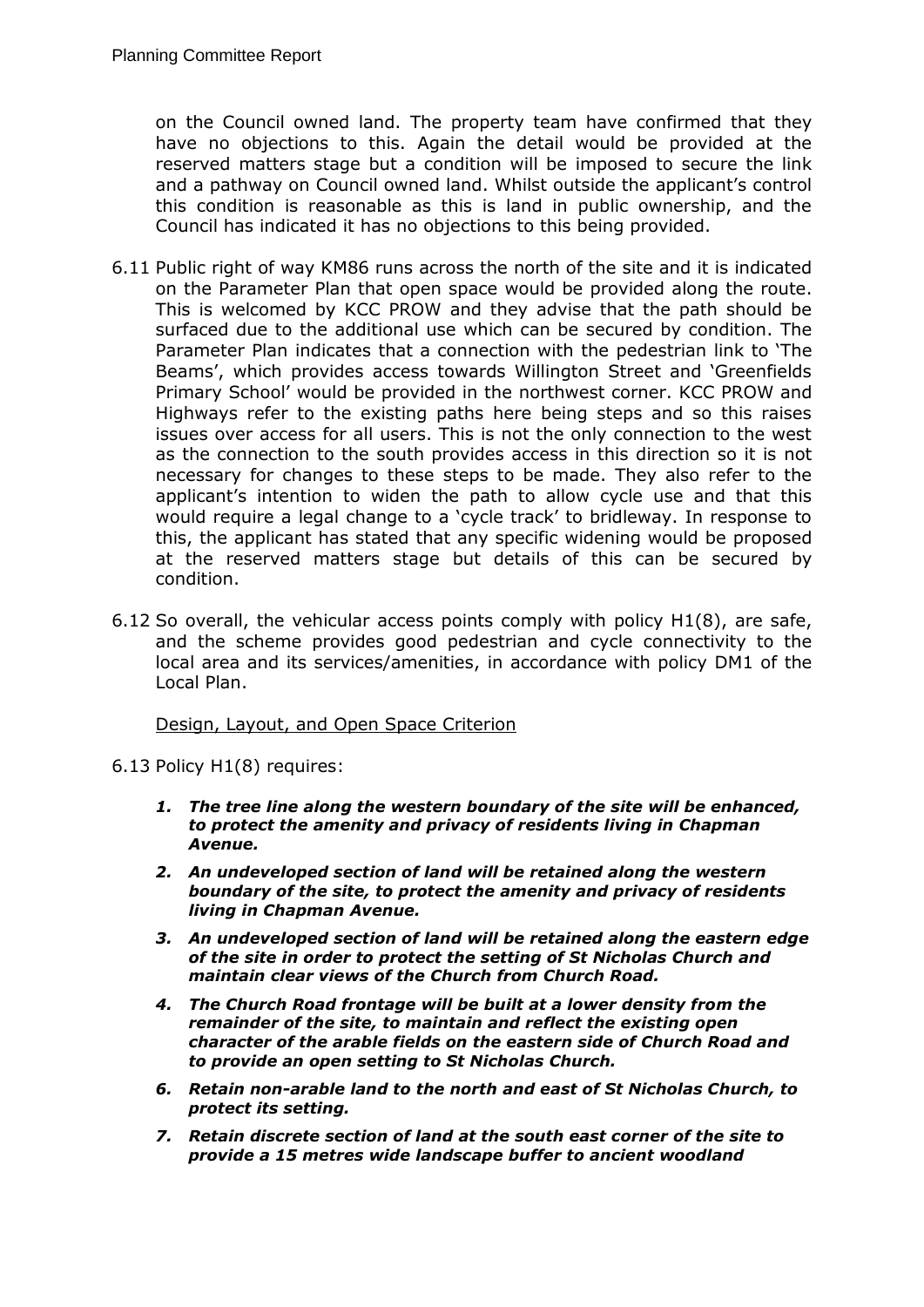*(bordering site at this location), to be planted as per the recommendations of a landscape survey.*

- *10. Provision of approximately 2.88ha of natural/semi-natural open space consisting of 1.4ha in accordance with policy OS1(16), and 1.48ha within the site, together with additional on/off-site provision and/or contributions towards off-site provision/improvements as required in accordance with policy DM19.*
- 6.14 As stated above, this is an outline application but an illustrative masterplan has been provided which shows development parcels, roads, and areas of open space in order to show that 440 houses can be accommodated. This shows that development can be set away from the tree line along the western boundary to provide an undeveloped area in accordance with criterion 1 and 2. It also shows an undeveloped area of land along the east edge of the site to maintain clear views of St Nicholas Church from Church Road in line with criterion 3. Further open space is also shown to the south and southwest of the Church to limit the impact upon the setting of the Church. Land to the north of the Church is shown as open space in line with criterion 6. In the southeast corner in excess of a 15m buffer to the ancient woodland is shown in line with criterion 7. These undeveloped areas/buffers are identified on the Parameter Plan and so can be secured by condition.
- 6.15 In terms of open space, criterion 10 requires a total of 2.88ha to be provided for the development. In line with policy OS1(16), and as shown on the Local Plan map, part of the 2.88ha is land to the northwest of the Church and land in the southeast corner of the site (providing 1.4ha). The Parameter Plan indicates open space by the Church, in the southeast corner, and also within the development areas. The site is of a sufficient size to provide the total amount both on the edges and within the development areas, and the 2.88ha can be secured by condition. This amount of open space is considered appropriate for this size of development and can provide a mix of types including natural/semi-natural, more formal space, and play areas. Any need for off-site mitigation of existing open space would need to be sought via the Community Infrastructure Level (CIL).
- 6.16 For the above reasons it is considered that the application complies with design, layout, and open space requirements of policy H1(8) and these can be secured through the Parameter Plan being conditioned.

#### Heritage Impacts

- 6.17 Policy H1(8) requires:
	- *3. An undeveloped section of land will be retained along the eastern edge of the site in order to protect the setting of St Nicholas Church and maintain clear views of the Church from Church Road.*
	- *4. The Church Road frontage will be built at a lower density from the remainder of the site, to maintain and reflect the existing open character of the arable fields on the eastern side of Church Road and to provide an open setting to St Nicholas Church.*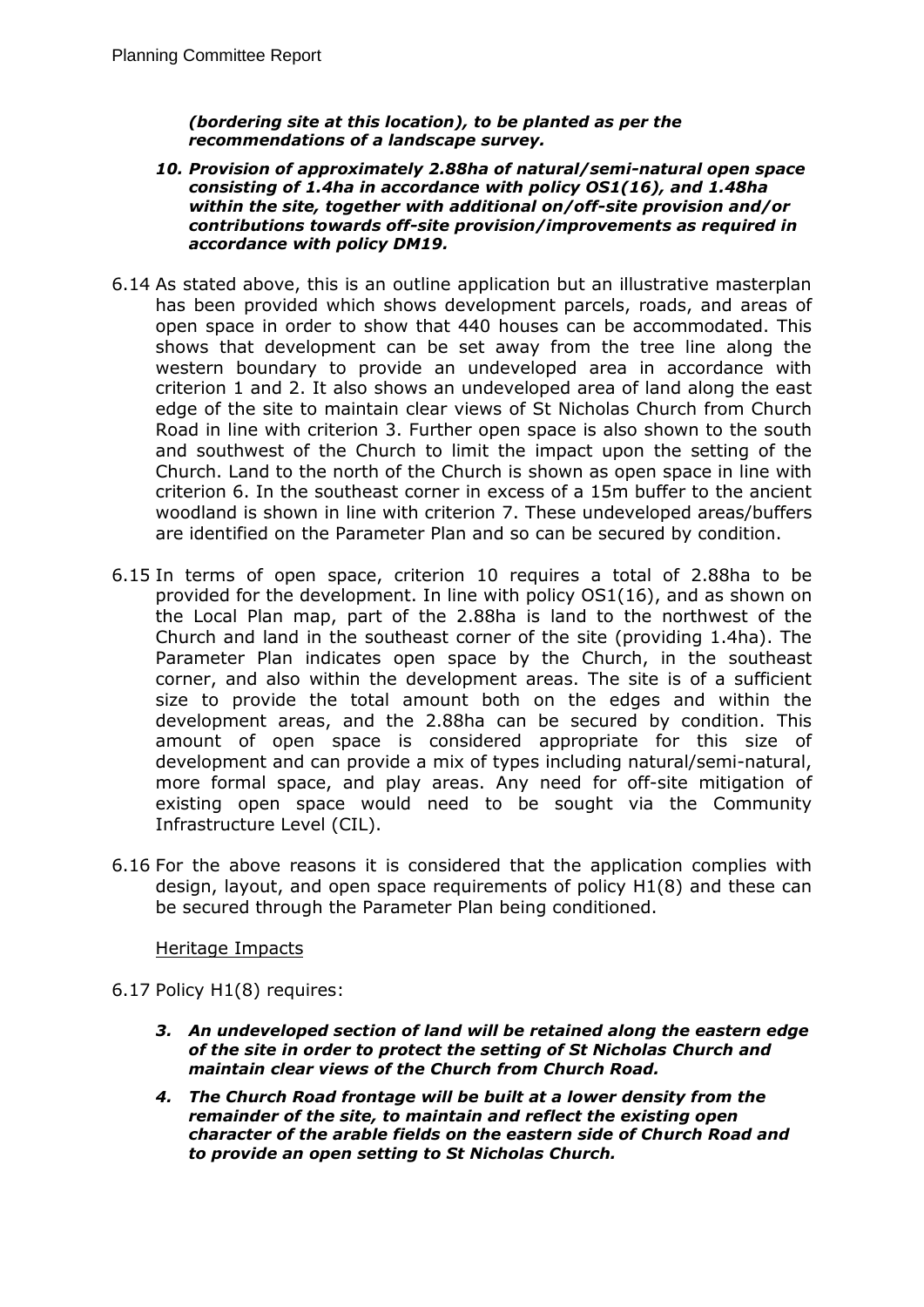### *6. Retain non-arable land to the north and east of St Nicholas Church, to protect its setting.*

- 6.18 As outlined above, the Parameter Plan ensure compliance with the above criterion which relate to St Nicholas Church so the proposals comply with policy H1(8).
- 6.19 There are a number of heritage assets near to the site. Notably, St Nicholas's Church (Grade I listed) and two Grade II listed monuments within the grave yard, and 'Church House' (Grade II listed) immediately to the north of the site. There is also 'The Rectory' (Grade II listed) to the south. Further afield, the Otham Conservation Area is 770m to the southeast.
- 6.20 The NPPF outlines at paragraphs 193 and 194, that great weight must be given to the conservation of listed buildings irrespective of whether any potential harm amounts to substantial harm, total loss, or less than substantial harm to its significance. Any harm to, or loss of, the significance of a designated heritage asset (from its alteration or destruction, or from development within its setting), should require clear and convincing justification. Under section 66 of the Planning (Listed Buildings and Conservation Areas) Act 1990, in considering whether to grant planning permission for development which affects a listed building or its setting, the local planning authority must have special regard to the desirability of preserving the building or its setting or any features of special architectural or historic interest which it possesses.
- 6.21 The site in particular has an impact upon the setting of the Grade I listed Church, as it forms part of its historic rural open setting to the south. This setting and the visibility it affords of the Church in its historical context, forms part of its significance and development of the site would affect this. Churches were obviously built of a certain scale so they were visible from some distance. In addition, the access points would result in a change to the character of Church Road near to the Church. There would be an impact upon the setting of Church House (GII) but this would to a lesser extent as this building is less prominent from the application site and wider area, so the openness of the application site does not contribute greatly to its significance.
- 6.22 The allocation of 440 houses at the site inevitably results in some harm to the setting of the two listed buildings to the north. Such impacts upon the setting of these listed buildings were clearly accepted when the Local Plan Inspector agreed that the allocation was acceptable for 440 houses, subject to criterion 3, 4, and 6, which all seek to protect the setting of St Nicholas Church, and in turn Church House.
- 6.23 It is therefore a case of minimising the impact upon the heritage assets and securing sensitive design in line with Paragraph 190 of the NPPF and policy SP18 of the Local Plan. To this end, discussions have been held with Historic England and amendments have been made to the Parameter Plan which indicates a larger non-development buffer to the south of 'Church House' and to the south and southwest of the Church. As stated above,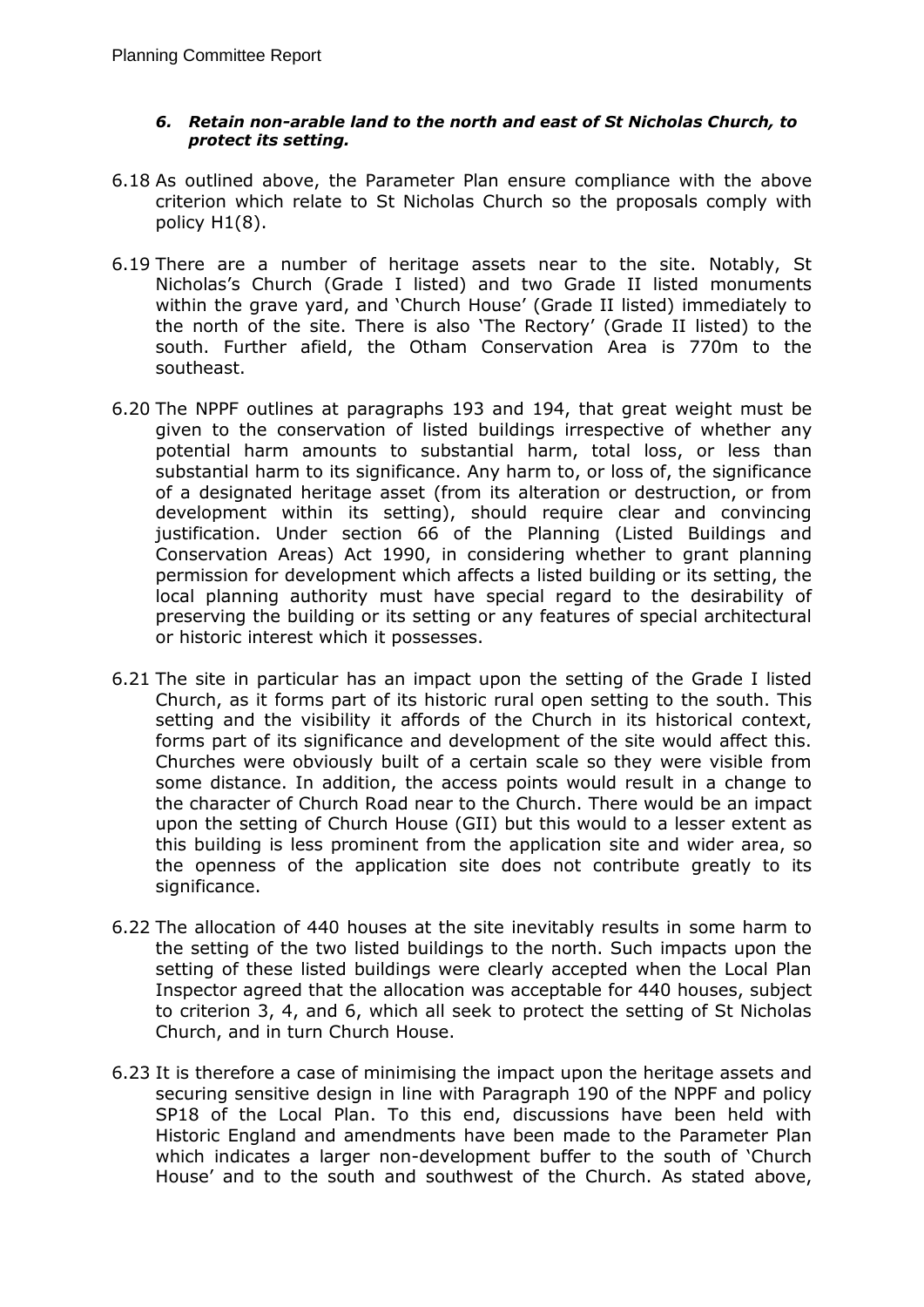views of the Church from Church Road would be maintained, which is one of the key public views of the Church. In addition, a car park for the Church is proposed as a heritage benefit as the Church does not currently benefit from a dedicated car park. Instead cars park along Church Rd. Historic England have advised that these changes reduce the overall level of harm to significance and that a dedicated church car park is a more defined heritage benefit and on this basis, they concluded the harm has been minimised in line with Paragraph 190 of the NPPF and it is for the Council to decide whether the harm has clear and convincing justification and balance any harm against the public benefits. Historic England has no objection to the application on heritage grounds provided that the heritage benefit of a dedicated church car park is secured via a legal agreement or by condition.

- 6.24 I agree that the changes to the Parameter Plan serve to minimise the impact upon the listed buildings to the north and ensure compliance with policy H1(8). I agree with the applicant's conclusion that the harm to the listed buildings is 'less than substantial' because the amended Parameter Plan provides undeveloped areas to the north, west, and south of the listed buildings and maintains clear views of the Church from Church Road. The provision of a church car park will in itself have some harmful impacts upon the setting of listed buildings but it would be low level development and could be screened/softened. It would provide benefits to the Church in that it would assist in its ongoing use, and something which Historic England attaches weight.
- 6.25 The site allocation and therefore outline proposals, I would say inevitably, do not conserve the setting of the listed buildings and so there is some conflict with criterion 1 of policy DM4 of the Local Plan. However, the explanatory text to policy DM4 refers to carrying out a weighting exercise in line with the NPPF.
- 6.26 Whilst having special regard to the preservation of the setting of the Church and Church House, overall, it is considered that the public benefits of providing up to 440 houses including affordable housing to meet housing needs on an allocated housing site, and the associated social and economic benefits, in addition to the provision of a church car park, provide for clear and convincing justification for some harm to the heritage assets, and these benefits outweigh this less than substantial harm to St Nicholas Church and Church House in line with Paragraph 196 of the NPPF. The Parameter Plan would also ensure that the impact upon heritage assets would be minimised to an acceptable degree bearing in mind the site is allocated for housing.
- 6.27 'The Rectory' (GII listed) to the south is some 50m from the edge of the site with a two storey building and vegetation between. There would also be a buffer to the front of the site that would limit development near to this building. For these reasons the development of the site would not cause harm to the setting of this listed building. There would be no harm to the listed monuments within the church yard as the site is generally screened from these and it is considered that their setting is confined to the church yard. I concur with the Council's Conservation Officer that due to the distance from the edge of the Otham Conservation Area (770m), the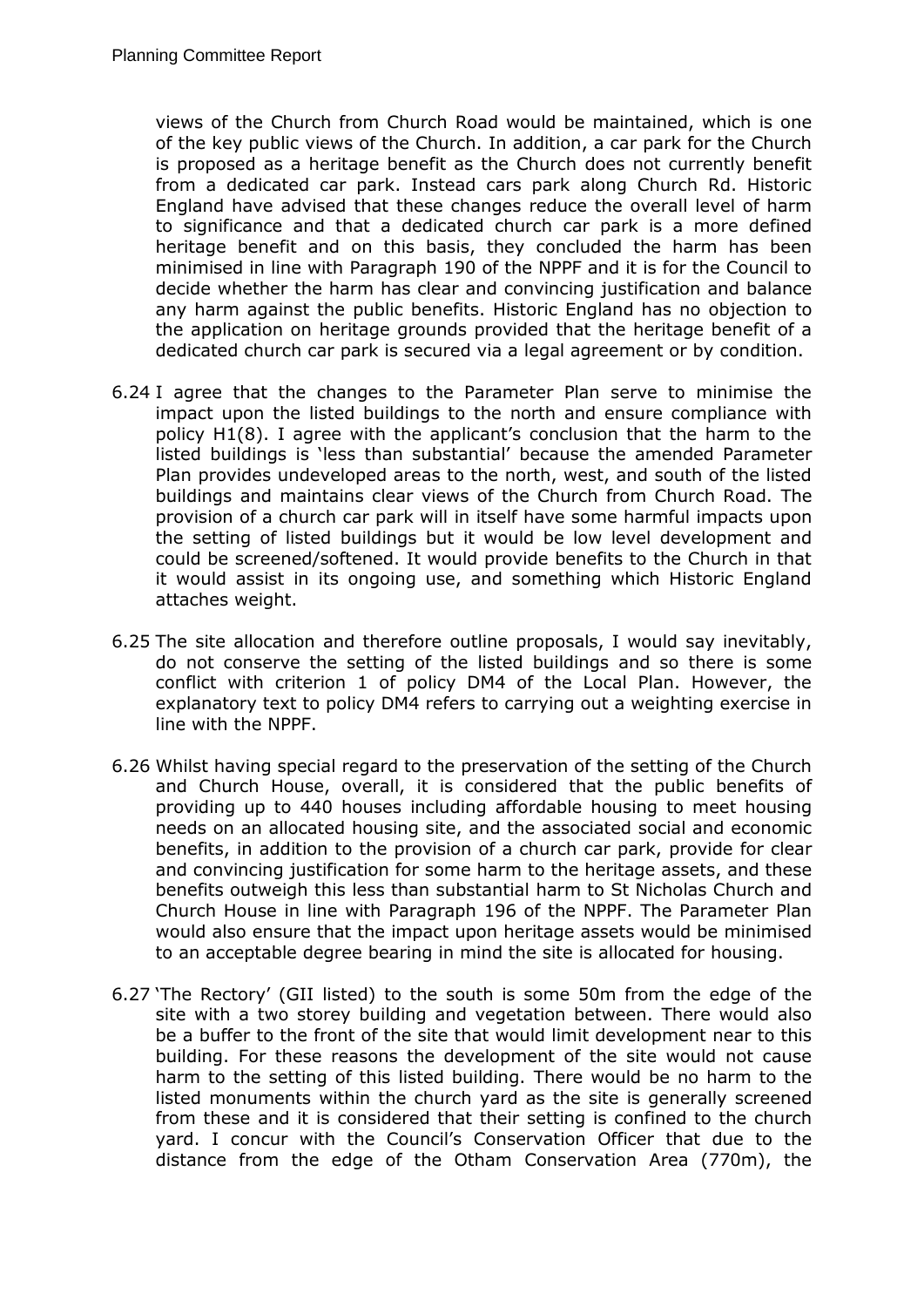development would have a minimal impact upon its setting, and I consider no harm would be caused.

6.28 In relation to archaeology, KCC Heritage advises that on the back of geophysical surveys carried out by applicant, there are no indications of significant archaeology surviving on the site. However, they suggest the area around the church may contain important archaeology (which may be revealed following intrusive field evaluation works) and recommend a condition to this end, which is considered appropriate.

#### Highways Impacts

#### *Wider Network/Strategic Junctions*

6.29 The Local Plan examination process which led to the adoption of the Local Plan in October 2017 involved the Local Plan Inspector considering, in great detail, the highways impacts and mitigation for the southeast Local Plan sites (which includes the application site), including objections/ representations from statutory consultees and third parties. This involved carefully considering proposed junction improvements and bus service improvements (monies towards some of which had already been secured under planning permissions). The Local Plan Inspector in his Final Report concluded,

*"169. The development proposals in the submitted plan already incorporate measures to mitigate the travel impacts. These include highway capacity improvements and improved bus services (including direct links to railway stations). If these measures are further supported by the bus access and bus priority measures, the impacts on congestion need not be severe. Air quality issues are capable of being addressed by these and other measures, including by action at national level.*

*170. In conclusion the Policy SP3 South East Maidstone Strategic Development Location will generate additional traffic and could contribute to an increase in congestion, particularly at peak hours, even after mitigation in the form of road improvements and other measures to make sustainable travel more attractive and effective. However the concentration of development close to the town does allow alternative and more sustainable means of travel to be made available. That is less likely to be the case were the housing to be located away from the town in another part of the Borough where residents would still need access to employment and services in the town."*

- 6.30 The adopted Local Plan therefore includes strategic highways improvements for the southeast Maidstone sites, and relevant to this application, they are outlined under the site allocation policy (criterion 13-17).
- 6.31 The application site and its potential development of 440 houses was included within the cumulative transport assessments carried out under the planning applications for the strategic southeast housing sites H1(7) - Land North of Bicknor Wood, and H1(10) - Land South of Sutton Road, within the Local Plan. These sites were granted planning permission in early 2018. The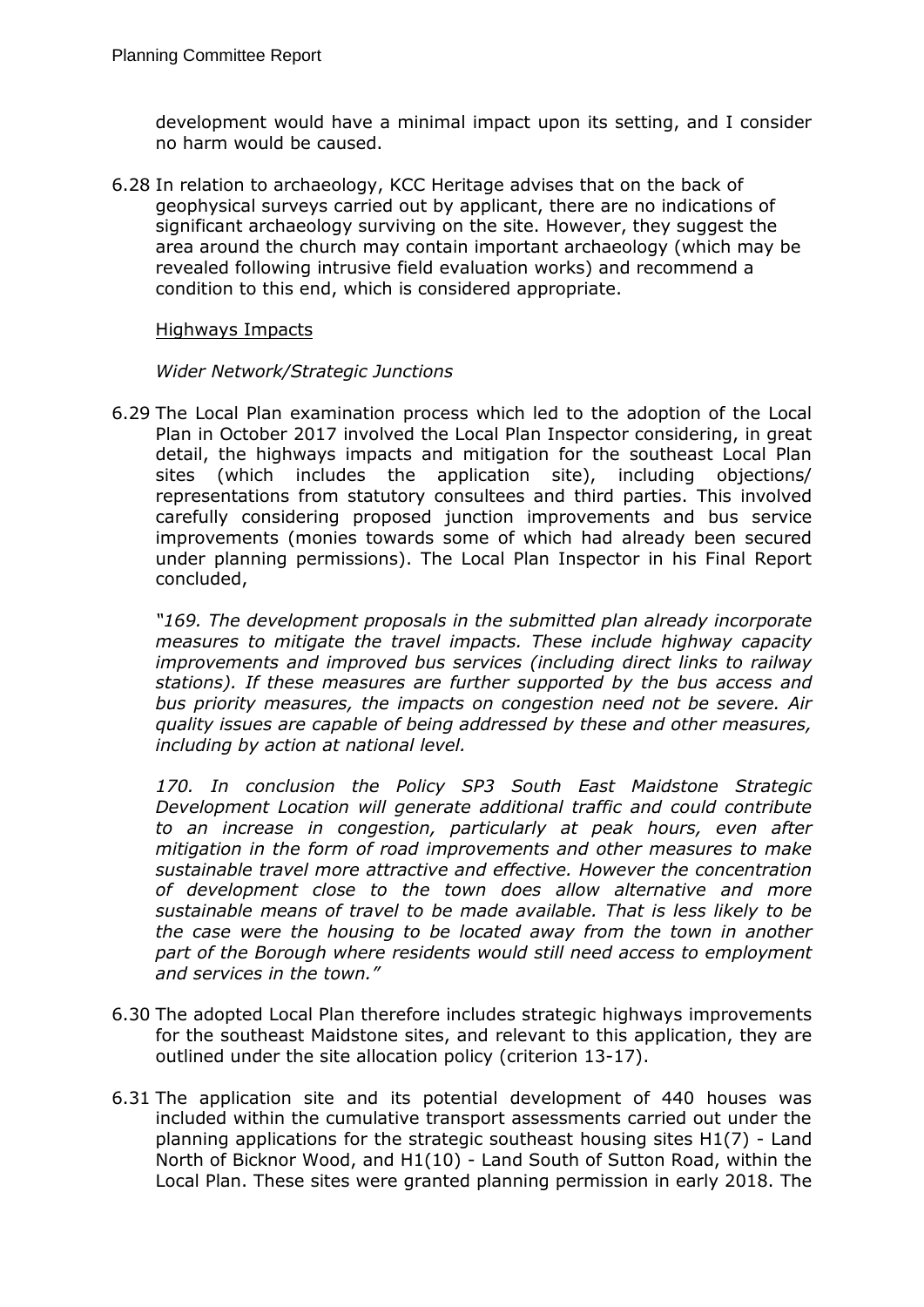transport assessment cumulatively assessed all the southeast housing allocations and also included other commitment development (planning permissions at the time).

- 6.32 Under those applications, the Council accepted that the cumulative impact of development from all the southeast housing allocations could be suitably mitigated with improvements to the capacity of various junctions and improvements to bus services. Being prior to the introduction of CIL, financial contributions were secured under section 106 agreements towards various off-site highways works/improvements which are outlined in the Council's Infrastructure Delivery Plan (IDP), where the total infrastructure costs and funding streams are stated.
- 6.33 Decisions to approve permission at Planning Committee on sites H1(7) and H1(10) with financial contributions towards infrastructure were made prior to the adoption of the Local Plan in September 2017. The Local Plan Inspectors Final Report and adoption of the Local Plan confirmed that the Council's approach to mitigating the transport impact of the southeast development sites is sound.
- 6.34 For the current application, the applicant has provided a Transport Assessment and carried out up to date traffic surveys on local roads and assessments of appropriate local junctions. Whilst the Parish and residents have questioned the accuracy of the traffic surveys, Kent Highways have raised no issues with them. For wider/strategic junctions the applicant's evidence provides the likely additional impact of the development but relies upon the recent cumulative assessment of transport impacts carried for sites H1(7) and H1(10) and the mitigation (which included the application site). These assessments concluded that the cumulative traffic impact upon the local network (including the application site) would not be severe subject improvements to relevant junctions and public transport. The Council has accepted this conclusion and so this is considered to be an appropriate approach and there are no reasonable grounds to now disagree or depart from this approach that has been accepted recently by the Council.
- 6.35 The site allocation policy as criterion (13-17) relating to strategic highways and transportation improvements as follows:
	- *13. Bus prioritisation measures on the A274 Sutton Road from the Willington Street junction to the Wheatsheaf junction, together with bus infrastructure improvements.*
	- *14. Improvements to capacity at the junctions of Willington Street/Wallis Avenue and Sutton Road.*
	- *15. Package of measures to significantly relieve traffic congestion on Sutton Road and Willington Street.*
	- *16. Improvements to capacity at the A229/A274 Wheatsheaf junction.*
	- *17. Improvements to frequency and/or quality of bus services along A274 Sutton Road corridor.*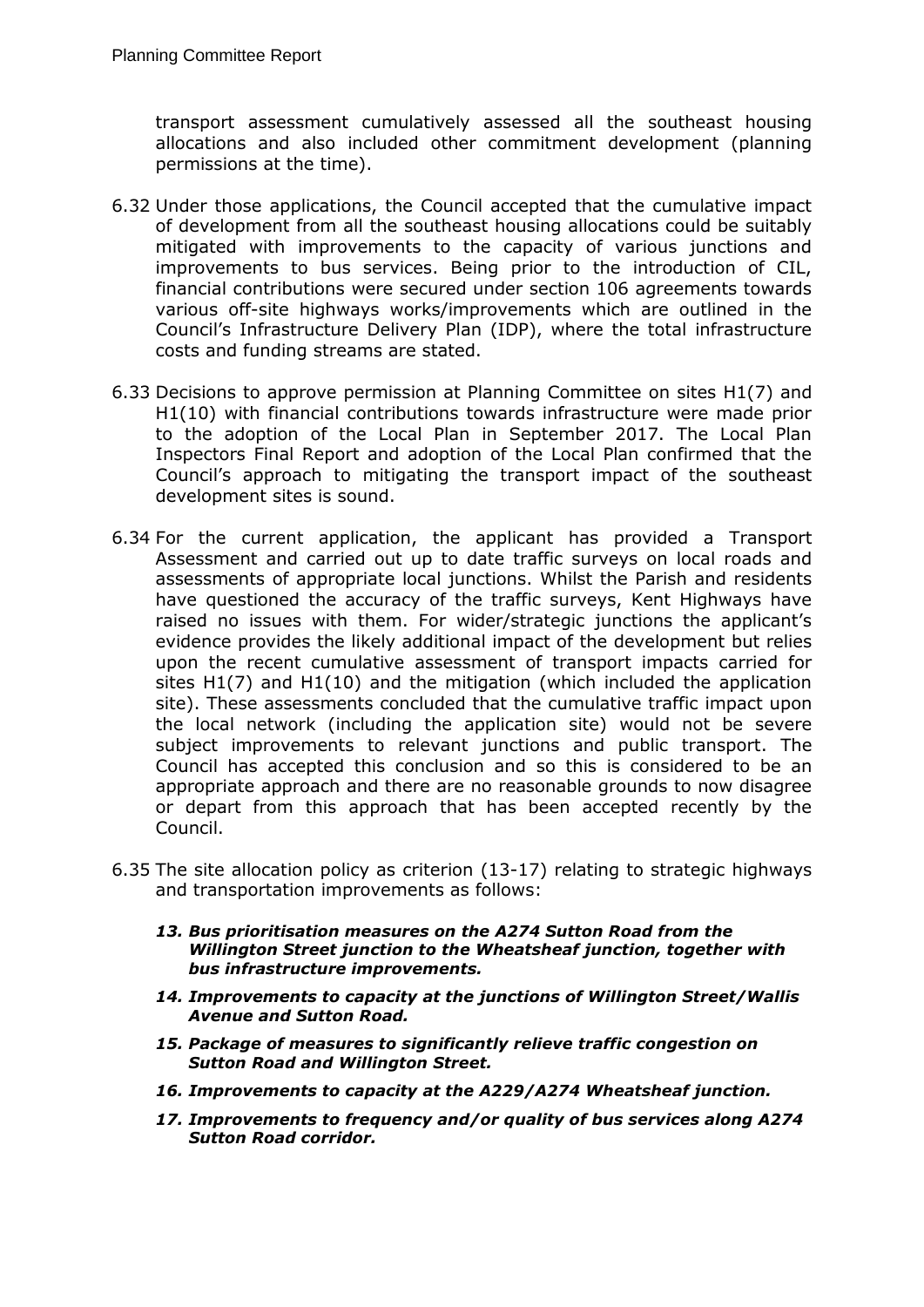- 6.36 The above improvements are based on the cumulative impact of development in southeast Maidstone and so compliance with the above criterion would be via monies towards the improvements. A change in circumstances since the previous decisions is the introduction of the Council's Community Infrastructure Levy (CIL), such that any monies towards strategic highways works required from cumulative transport impacts would be via CIL rather than financial contributions under a section 106 agreement. The applicant will have to pay CIL should planning permission be granted and implemented, and the Council can decide to use monies for the relevant highways improvements. This ensures compliance with the strategic highways requirements under the site policy.
- 6.37 Although none of the above improvements have commenced and clearly a number of the southeast sites are completed and occupied/part-occupied or under construction, the delivery of highway improvements is not the responsibility of the Local Planning Authority (LPA) or the applicant. The LPA can secure improvements via monies, CIL, or planning conditions but it is the responsibility of the Highways Authority to implement highways works. Therefore the LPA cannot withhold planning permission because highways works have not been delivered.
- 6.38 KCC Highways has been consulted on the application and has raised strong objections as it considers the proposals do not conclusively demonstrate that the impact of the development can be fully mitigated and that the strategic junction improvements are not expected to provide sufficient capacity. They consider the residual traffic impact on the network is considered to be severe. They state,

*"KCC Highways has previously raised concerns over the suitability and effectiveness of the piecemeal mitigation measures proposed in the cumulative transport impact assessment (CTIA) in relation to other planning applications for large-scale housing growth in south east Maidstone. These equally apply to this planning application.*

*By relying on the principle that financial contributions can be made towards the package of junction modifications on the A274, A229 and A20 corridors identified in the CTIA, the TA has not demonstrated that mitigation of impact can be achieved. KCC Highways expectation is that queuing and delay will be worsened by the additional development in the continued absence of effective mitigation. This, in turn, will result in more road users seeking to use alternative routes through the nearby communities of Otham, Downswood, Leeds and Langley. The level of impact is therefore unacceptably severe and KCC Highways strongly object to the development proposals on this basis."*

6.39 Essentially, the Highways Authority does not consider that the junction and public transport improvements outlined in the Local Plan, and to which monies have been secured, are sufficient to mitigate the impact of the development. This is the same position that was taken under the previous planning applications and at the Local Plan Inquiry by the Highways Authority. So this argument has been tested through planning applications and importantly through an Examination in Public. As outlined above, the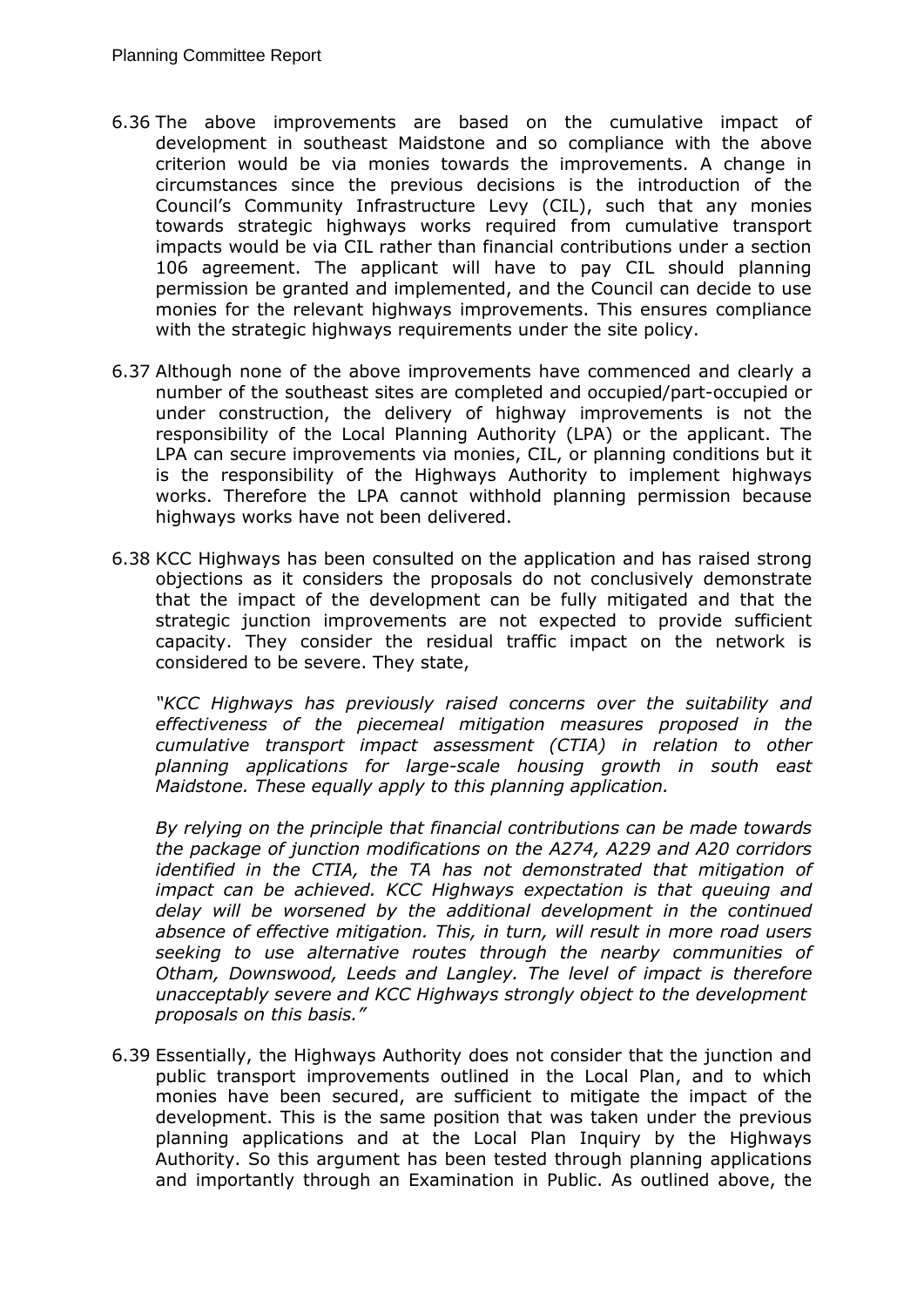mitigation measures are considered sound and are within the adopted Local Plan. On this basis, it is considered that the Highway Authorities objection is not reasonable grounds to refuse planning permission and could not be defended at appeal.

## *Public Transport*

- 6.40 The applicant has confirmed that the scheme will be designed to accommodate buses through appropriate road widths and swept paths should the local bus provider wish to divert into the site. 'Arriva' have confirmed that they do not require any monies to subsidise a diversion once the development is nearing full occupation, and I note existing bus stops are within walking distance on Deringwood Drive and Woolley Road so diversion of the service is not essential. Therefore, it is not necessary to secure any funding for this service, and I consider the development could be designed to accommodate buses, with the decision to divert a commercial decision for the bus operator. As outlined above, the site has/provides good connectivity to local bus stops.
- 6.41 The applicant has provided a Framework Travel Plan for the development which would encourage sustainable travel and its aims are proportionate for this site and its location. This can be secured by condition and a monitoring fee of £5,000 will be secured under a section 106 agreement.

## *Church Road to the South of Site*

- 6.42 KCC Highways have raised an objection based on worsening safety hazards to road users on Church Road to the south of the site. This is based on the road width and also lack of forward visibility in places. They state that a width of 4.8m is sufficient for two cars to pass but not two larger vehicles. The width is below 4.8m for much of its length (between 4.1m and 4.5m) and at 3.9m for a very short section. KCC consider a 5.5m width to be essential referring to the Kent Design Guide. The request for a 5.5m width is based on guidance for major access roads within new developments so in circumstances where you are proposing a new road. This is not to say it is not relevant at all to existing roads but clearly existing roads have potential constraints and it is the local context and conditions that must be taken into account.
- 6.43 The applicant states that Church Road is already a two way road with a low incidence of accidents which is shown in the collected data. KCC acknowledge the road is already well-used and has a relatively good crash record but outline that there will be additional traffic movements from the development. Having driven this road both ways a number of times including in the AM peak, I noted that in a limited number of places cars had to stop to let other cars pass but it was generally a case of slowing down to pass. When larger vehicles are involved, stopping would probably need to be carried out as some representations on the application suggest. The applicant's traffic flows suggest that between 81 and 84 movements would exit and enter the site from Church Road to the south in the AM and PM peaks. This would be on average just over one additional movement a minute over the peak hour. This is not considered to represent a significant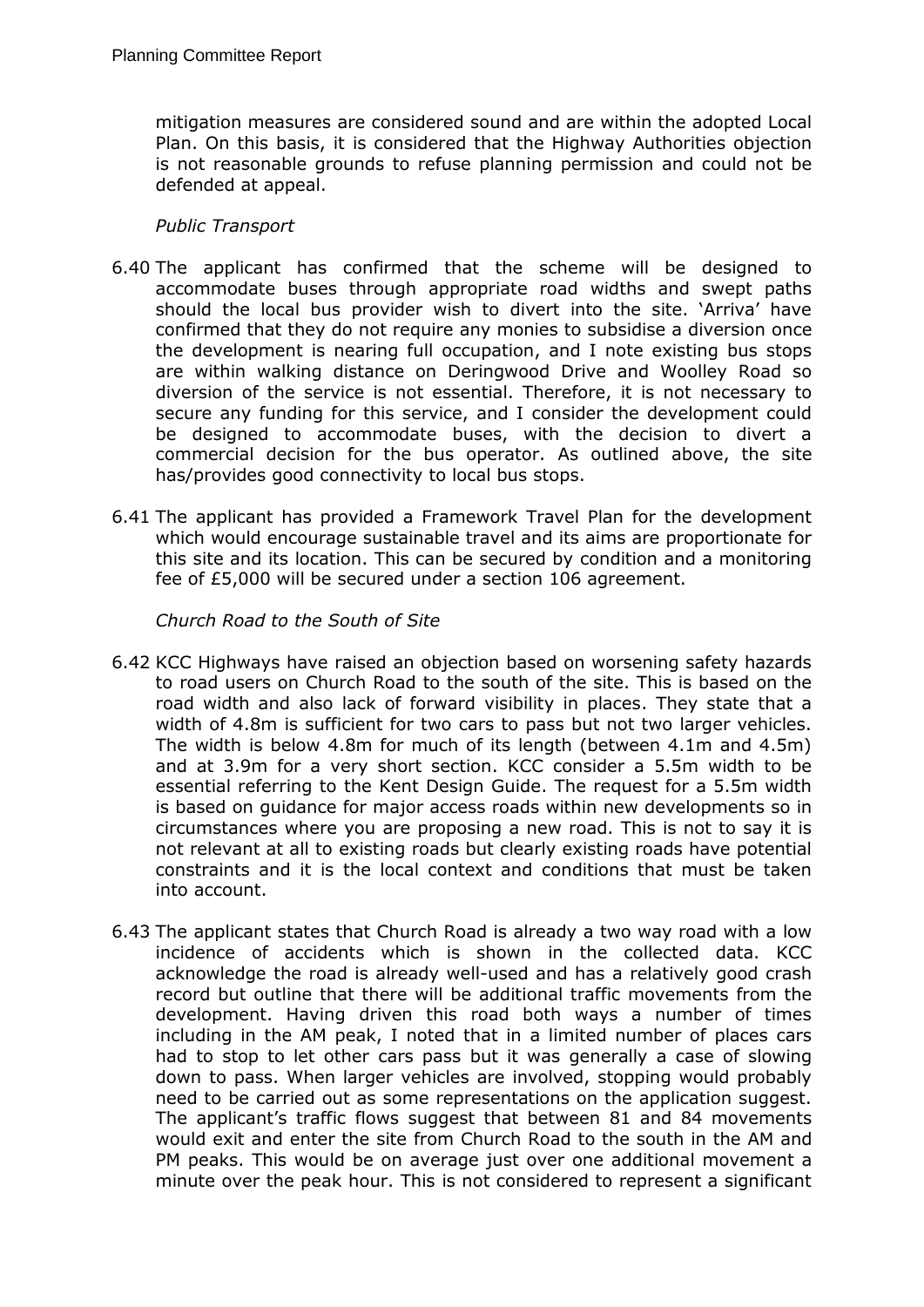increase in movements on Church Road and on this basis it is not considered that the development would have an unacceptable or severe impact on highway safety beyond the current situation, or that warrants objection on the basis of road width or visibility in accordance with policy DM21. I also note that policy H1(8) under criterion 12 only requires road widening outside site H1(6) further south on Church Road (which will be carried out in connection with permission on that site).

- 6.44 It is also important to note that the applicant has investigated widening along Church Road where they do own some land on either side. To carry out widening would result in the removal of trees and hedging on both sides of the road of which a large section (325m) is Ancient Woodland. There is also a large section of third party land (460m) on the east side. So notwithstanding the conclusion above, the environmental impact this would have through loss of Ancient Woodland and visual harm to the character of Church Road is considered to outweigh any benefits of road widening.
- 6.45 The applicant is proposing some measures to improve Church Road including extending the 30mph speed limit by approximately 500m south of its current location by the Church, and also by introducing build-outs with a give way feature on a bend just to the south of the site where there is limited visibility. A safety audit submitted by the applicant, and KCC Highways has confirmed that this is acceptable and KCC state that this measure supports the extension of the 30mph speed limit. These works, which aid in highway safety where visibility is more limited, can be secured by condition. KCC Highways have sought clarification on swept paths which the applicant is responding to, and an update will be reported to Planning Committee via an urgent update report.

## *Local Junctions*

- 6.46 The applicant has assessed the impact upon the junction of Church Road/Deringwood Drive, Deringwood Drive/Willington Street, and Spot Lane/A20.
- 6.47 Improvements to Church Rd/Deringwood Drive are proposed essentially widening both roads near the junction and replacing some of the parking bays, which has been deemed sufficient to accommodate the development traffic by KCC. This would result in the loss of some grassed verge and most likely 2/3 trees but this would not be unduly harmful to the local area and is necessary to accommodate the allocated site.
- 6.48 For the Deringwood Drive/Willington Street junction, the applicant's evidence suggests this junction will be beyond its design capacity imminently when taking into account general traffic growth and traffic from developments within the Local Plan/with planning permission. The issue is the difficulty in traffic leaving Deringwood Drive and so the queuing on this arm, rather than along Willington Street. It is of note that no issues for this junction have been identified, or any mitigation required by KCC Highways for any other developments to date, despite them impacting on this junction.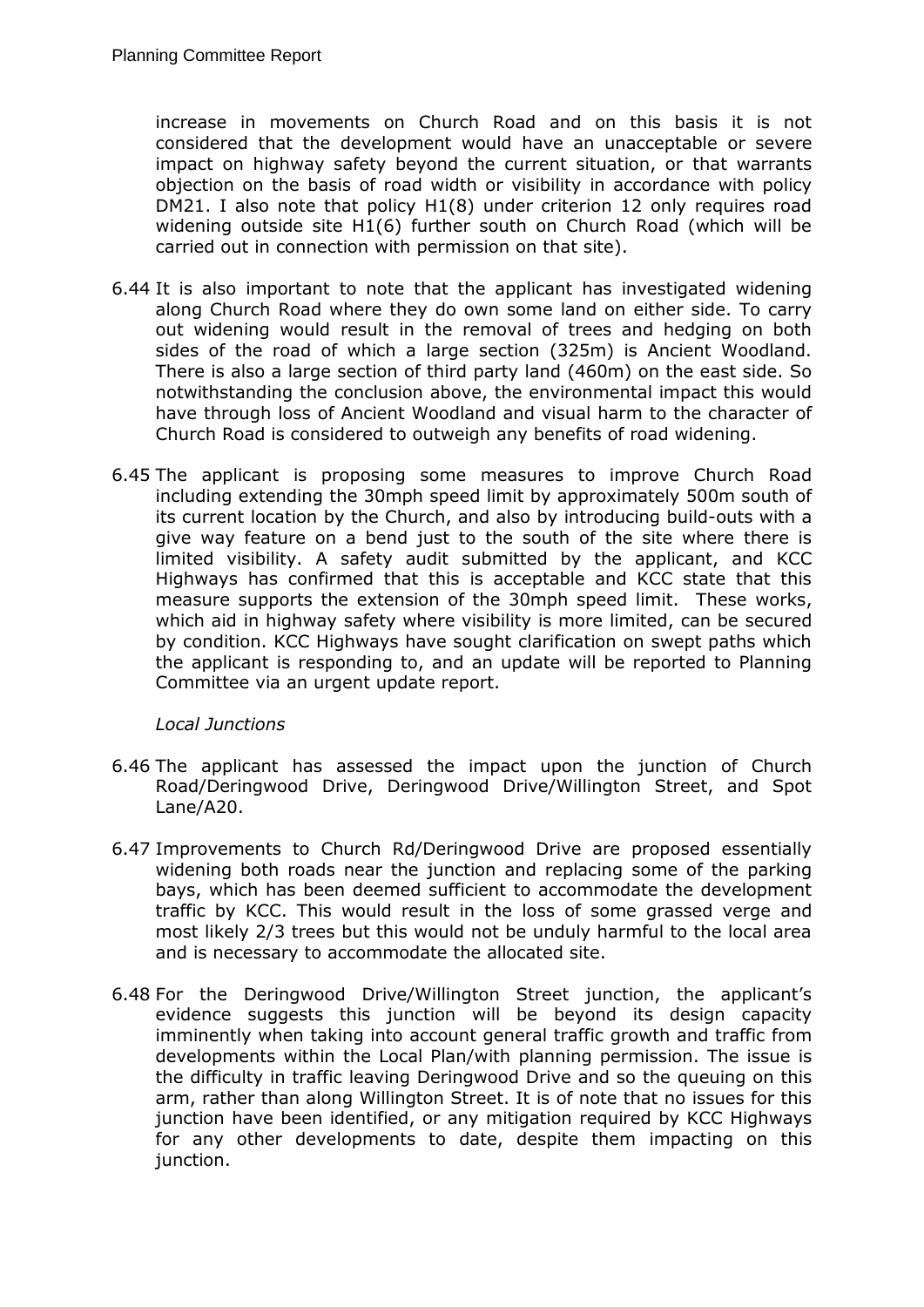- 6.49 The applicant is proposing signalisation of the junction that would better manage traffic, provide safer opportunities for Deringwood Drive and development traffic to exit, and improve pedestrian crossing facilities. Whilst this would not bring the Deringwood Drive arm within design capacity but it must be noted that the junction in its current form will reach its capacity soon with the level of development already approved (without this development). On this basis it is considered to be a proportionate response to mitigate the traffic impact of this application and one that brings other benefits. However, KCC Highways have assessed the proposals and consider that this would introduce a new delay on Willington Street so any mitigation for Deringwood Drive would effectively be counteracted by the introduction of queuing and delays on Willington Street. They also consider there are outstanding safety issues to resolve with the design. On this basis they consider that there are both capacity and safety issues outstanding.
- 6.50 It is therefore recommended that delegated powers are given to officers to resolve this matter through an amended improvement scheme that is agreed with KCC Highways. If this cannot be agreed or KCC do not remove their objection specifically to the impacts at this junction, the application will be reported back to Planning Committee with a recommendation on this matter.
- 6.51 For the Spot Lane/A20 junction, the Spot Lane arm would be just over design capacity with general traffic growth, traffic from developments within the Local Plan/with planning permission, and the application traffic. This would mean an increase in queuing on Spot Lane but it is considered that the impact is not severe or dangerous, and does not warrant mitigation or objection in line with policy DM21.

## *M20 Junction 7*

- 6.52 As background, under the recent applications at sites H1(7) and H1(10), financial contributions to cover the total costs of upgrade works to Junction 7 of the M20 (including scheme design and contract costs) were decided to be apportioned between those two sites and the application site H1(8) (3 sites in total). This totalled £4.66m and the applicant (Bellway Homes), along with completing a legal agreement for financial contributions for site H1(7), also completed a legal agreement for monies in connection with H1(8). Therefore a proportionate financial contribution towards Junction 7 has already been secured for this site by the applicant. These legal agreements and the triggers for payment were agreed with KCC (who would provide the works) and on this basis Highways England previously raised no objections.
- 6.53 Highways England now does not raise any objections to the application but this is subject to a condition that there is no occupation beyond 230 dwellings until improvements to the M20 Junction 7 have been completed. This is primarily based on mitigation for development within the wider Local Plan, rather than this specific development.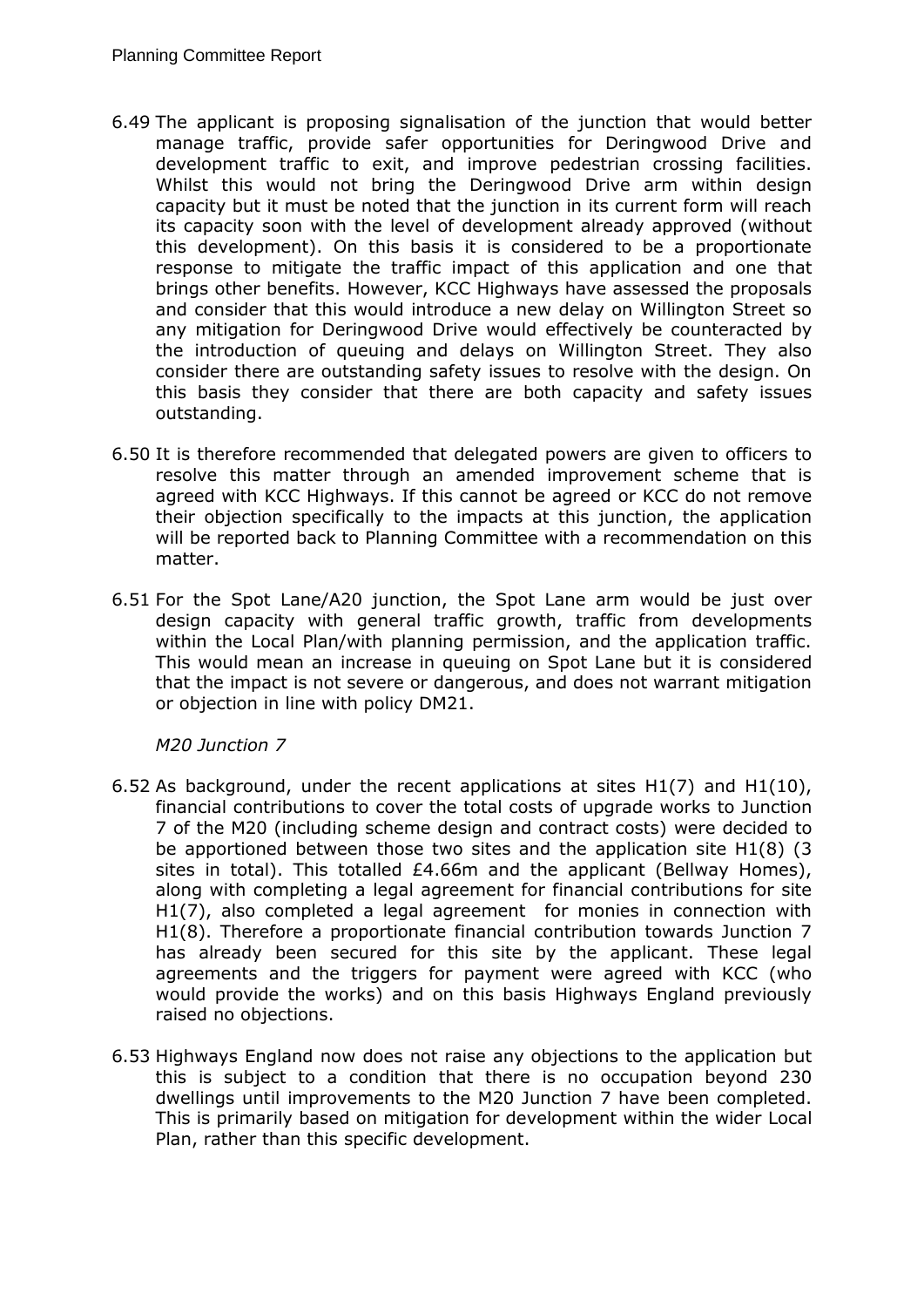- 6.54 Such a condition is not considered to be reasonable and therefore does not pass the NPPF tests for conditions, on the basis that the applicant has no control as to when the funding for these works will be provided and/or the works are carried out (which is the responsibility of the Highways Authority), particularly bearing in mind they are being funded by three separate developments, one of which hasn't commenced (site H1(10)). In addition, 230 occupations of this specific development do not necessitate the entire upgrade works being carried out to Junction 7, and this precise trigger has not been justified. Highways England instead states that it needs to retain an element of control over the development pipeline (of the Local Plan) in the interests of highway safety and operational effectiveness, which is not specific to this planning application. Indeed, predicated traffic for 220 occupations (50% of the development) are 20 additional movements in the AM and PM peaks, a level which does not justify upgrading of the whole junction. Such restrictions on occupation were also not required and placed upon the other planning permissions so this would not be a consistent approach by the LPA. The other permissions simply required payment at set trigger points.
- 6.55 For these reasons it is considered that the requested condition does not pass the NPPF tests for conditions and should not be attached. The applicant has signed a legal agreement to pay a proportionate amount to the upgrade works to Junction 7, which is considered appropriate. In the absence of this condition, Highways England object to the application and so any decision to approve the application will need to be referred to the Secretary of State in line with the Town and Country Planning (Development Affecting Trunk Roads) Direction 2018.

## Off-Site Infrastructure

6.56 Policy H1(8) states:

#### *11. Contributions will be provided towards the expansion of an existing primary school within south east Maidstone to mitigate the impact of the development on primary school infrastructure.*

- 6.57 The adopted CIL is charged on new floor space to help deliver infrastructure to support development. The scale of development proposed here is not such that it generates the need for a new standalone school or doctor's surgery, or specific on-site infrastructure but will obviously place an additional demand on such services. On this basis, CIL monies could be used towards such services to mitigate the impact of the development which is in accordance with policy DM20.
- 6.58 An exception is made under the Council's Regulation 123 CIL list (list of infrastructure types and/or projects which the Council intends will be, or may be, wholly or partly funded through the CIL), for education. The Reg. 123 List specifically allows for section 106 monies to be collected towards "expansion of an existing school within southeast Maidstone to accommodate site H1(8)" as identified in the Infrastructure Delivery Plan. This is identified as the 'Greenfields Community Primary School' and KCC have requested £3,324.00 per applicable house and £831.00 per applicable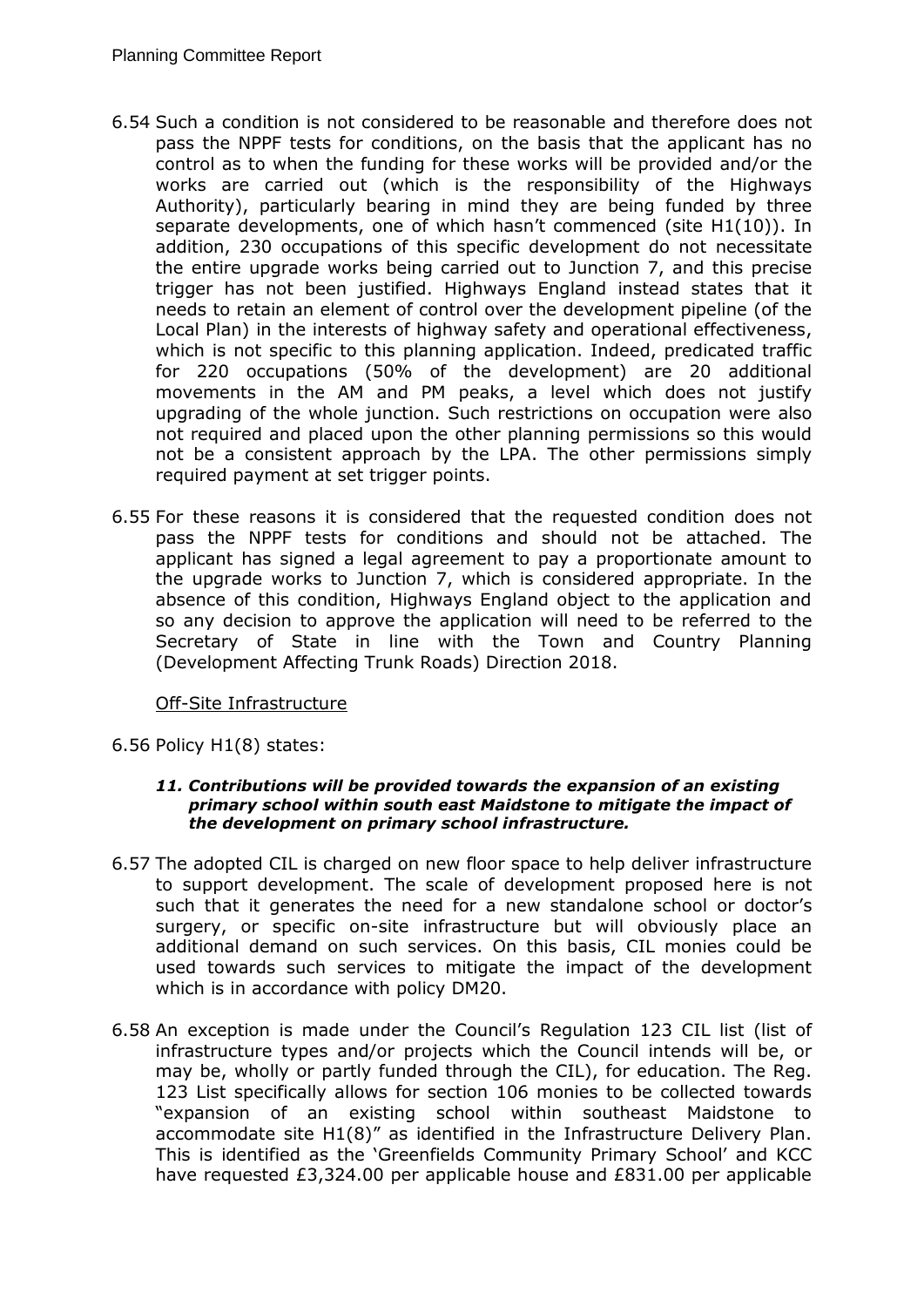flat towards the expansion of school to mitigate the impact of the development. This contribution would go towards planned expansion of the school to provide 4 additional classrooms and has been justified by KCC, and as it is specifically identified under the Reg.123 list, it is considered necessary, directly related to the development, and reasonable and in this specific case appropriate to be collected via a section 106 agreement which is being progressed and nearing completion. This is in accordance with criterion 12 of policy H1(8).

### Other Matters

## *Affordable Housing*

6.59 Affordable Housing is proposed at 30% with the tenure split 70% affordable rent and 30% shared ownership. This overall amount (30%) is in accordance with policy SP21 as is the tenure split and this will be secured under the legal agreement. A monitoring fee for the s106 will also be secured.

*Air Quality*

6.60 Policy H1(8) requires:

#### *9. Appropriate air quality mitigation measures to be agreed with the council will be implemented as part of the development.*

6.61 An air quality assessment has been submitted which concludes that small increases in NO2 concentrations are expected as a result of the proposed development and overall, these increases are expected to have a negligible impact on air quality and not cause any exceedances of the relevant Air Quality Standards. The site is located outside any Air Quality Management Areas and it concludes that new residents would not be subjected to poor air quality. The Environmental Health section has reviewed the assessment and raises no objections. In line with the Council's Air Quality Planning Guidance, an emissions mitigation calculation has been used to quantify potential emissions from the development and provides a suggested mitigation value for proportionate mitigations to be integrated into the development. A number of potential mitigation measures are outlined and the specific measures can be secured by condition which can include measures such as EV charging points for houses with off-street parking as this is a requirement under policy DM23 of the Local Plan.

#### *Drainage*

6.62 The Environment Agency's flood risk from surface water map shows a narrow overland flow path running from north to south through the centre of the site. The applicant has assessed this and confirms that some surface water flooding could occur along this natural flow path in extreme rainfall events. The report goes on to state that this flow path could be realigned to fit in with the layout of housing so it runs through areas of open space and is not affected by the development or displaced off-site. This is a detailed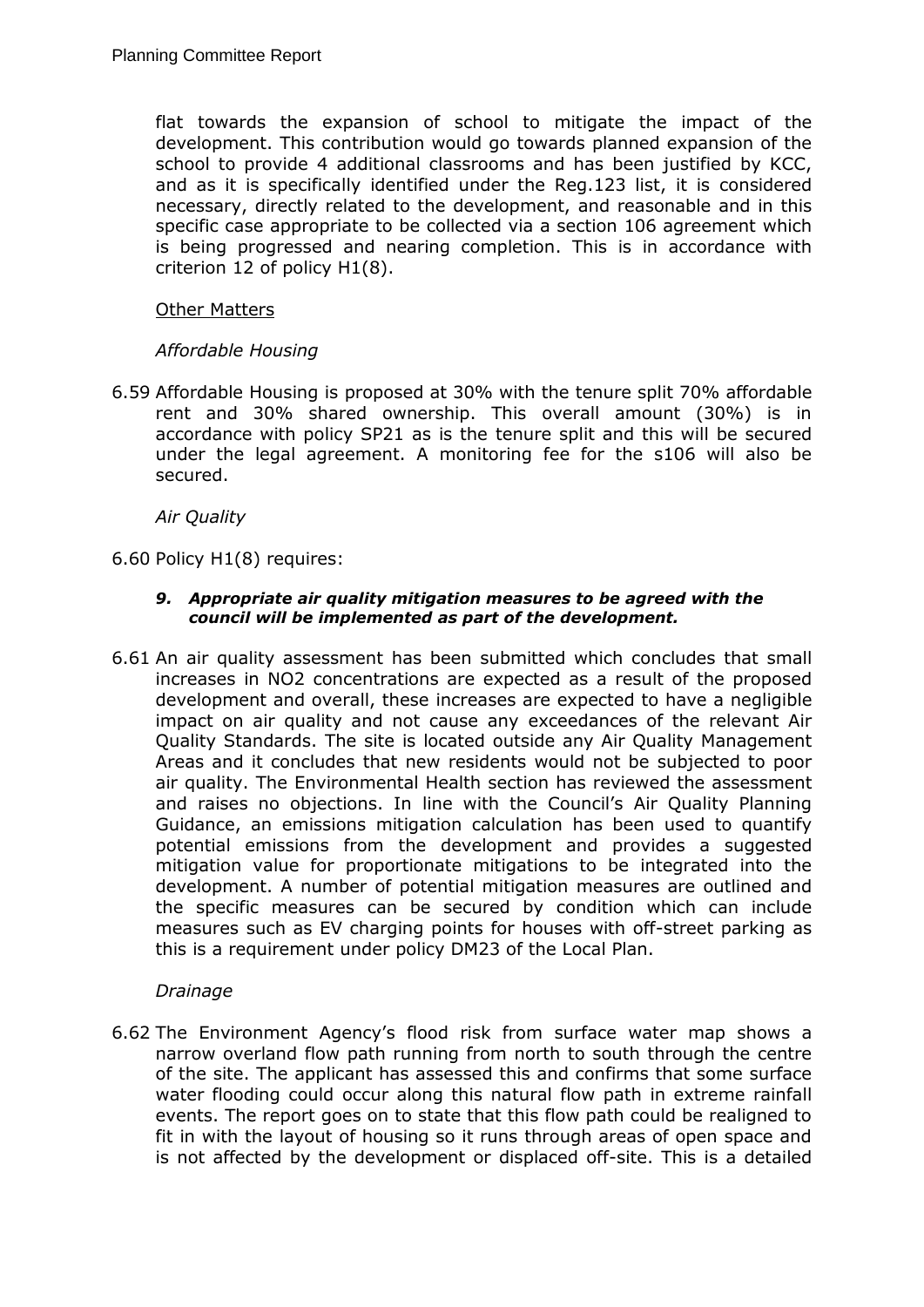matter that would be dealt with at reserved matters stage but it shows that this is not a constraint to development of the site in principle.

- 6.63 For surface water from the development, it is proposed at this stage that there would be a series of swales that would drain to deep bore soakaways at a level to avoid any potential issues with flooding of fissures/gulls. Again this would be dealt with at the detailed stage but KCC LLFA have confirmed that this could be feasible but it will be necessary to develop a detailed drainage scheme to confirm the scheme can be satisfactorily accommodated within the final development layout and recommend conditions to secure this.
- 6.64 Southern Water has confirmed there is sufficient capacity on the local network for foul drainage ensures compliance with criterion 15 of policy  $H1(8)$ .

### *Ecology*

- 6.65 The site is mainly an arable field with grassland and scrub around its margins and hedging along the Church Road frontage and edges. Features of ecological importance within the site include hedgerows and an area of semi-improved grassland in the north-east corner, which are all on the outside edges of the site. In terms of protected species, a low population of breeding slow worms has been recorded and there is suitable habitat for foraging and roosting bats, badgers, hedgehogs and breeding birds which is around the edges of the site. Apart from where required for access, the hedges can remain and the Parameter Plan shows that the habitats on the outskirts of the site would largely not be developed and this plan will be conditioned. Various mitigation measures are proposed to protect habitat and species and create/enhance habitat, which can be secured by condition. KCC Ecology are satisfied that that appropriate mitigation has been recommended to minimise or avoid impacts on these habitats and species and recommend conditions to secure the mitigation measures, a site wide management plan, and bat sensitive lighting. The development would therefore be in accordance with policy DM3 of the Local Plan.
- 6.66 There is an area of ancient woodland that adjoins the site at its south end. It is proposed that a 15m buffer to this woodland would be provided which can also be secured by condition.
- 6.67 Enhancements are proposed in the form of new native planting, wildflower grassland, permeability for hedgehogs, bat and bird boxes, and habitat piles. This is considered a proportionate response based on the low ecological value of the site and will provide an appropriate biodiversity net gain for this development in line with the NPPG.

#### *Residential Amenity*

6.68 The layout of housing is not being determined at this stage but clearly there is room to ensure that houses are sited a suitable distance from neighbouring properties to ensure there is no unacceptable impact upon privacy, light, or outlook. The Parameter Plan shows building free/buffers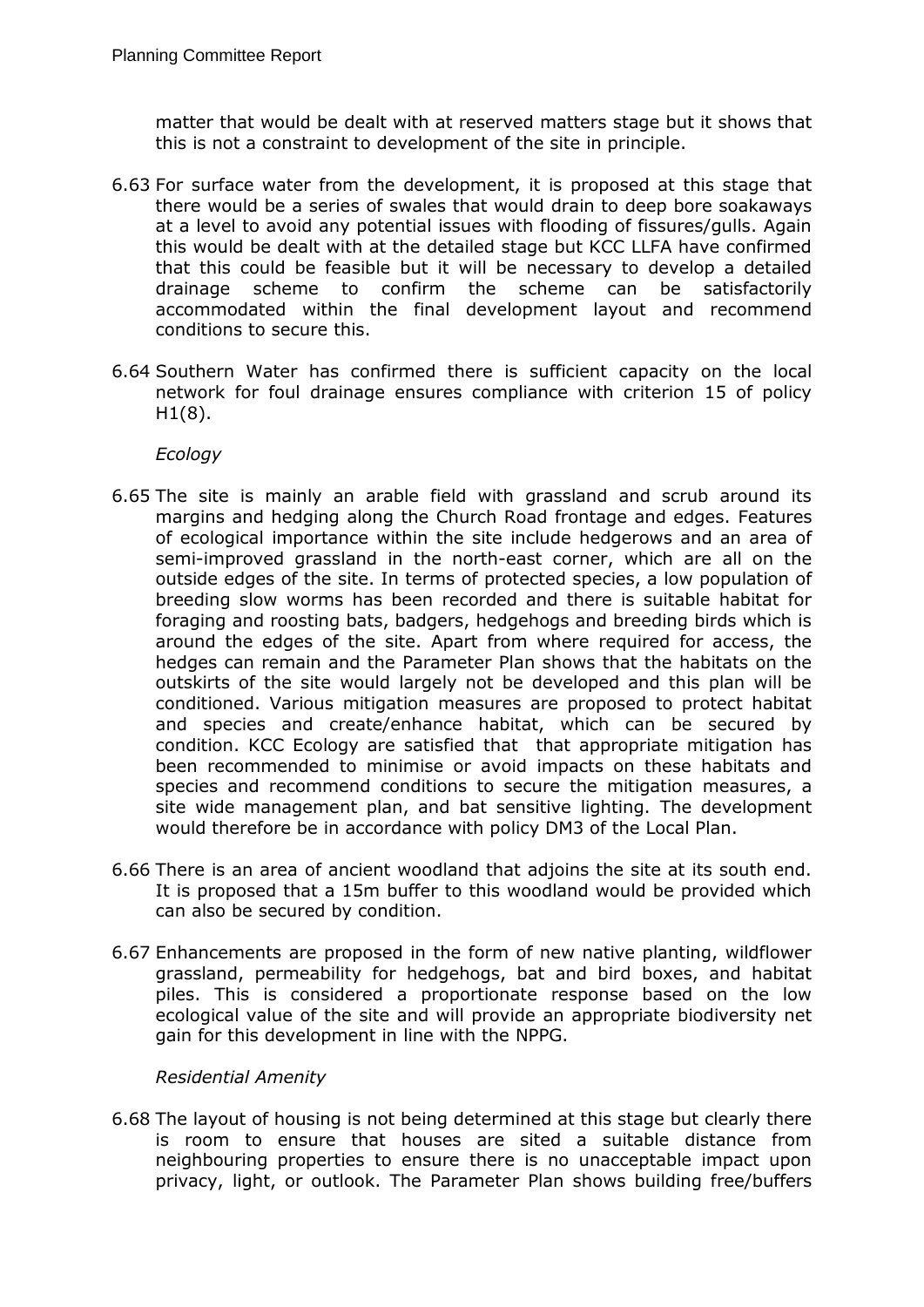around the edges of the site to comply with the site policy, which are shown in the region of 10m which would also ensure amenity is protected. Any noise and disturbance from the normal occupation of a housing development is not objectionable.

### *Environmental Impact Assessment*

6.69 The applicant submitted a separate Screening Opinion for the development just before the application was submitted to ask whether the LPA considered an EIA was required. It was concluded that the development would not be likely to have significant effects upon the environment sufficient to warrant an EIA. A request to the Secretary of State (SoS) was also made by a third party to seek his opinion, and the SoS also concluded the development was not 'EIA development'.

#### *Representations*

- 6.70 Matters raised but not considered above relate to land stability, construction matters, house prices, land ownership, and uploading of documents to the website.
- 6.71 Representations refer to the underlying geology of the area/land stability and potential damage to neighbouring properties with regard to the built development, and flooding from the surface water drainage scheme. The precise location of any built development would be decided at the reserved matters stage and could be sited to ensure there are no land stability issues to neighbouring land/or this could be demonstrated, if necessary. In terms of the surface water drainage scheme, the fine details of this are required by condition.
- 6.72 Matters relating to construction refer to noise, disturbance, and dust which are all matters that would be dealt with under environmental protection legislation and are not planning matters. The impact upon house prices is not a planning consideration. The red outline application site has been amended so it excludes any land not in control of the applicant. Additional/amended information provided by the applicant was uploaded to the website at the same time, with a formal 21 day re-consultation carried out on all the information. This is standard practice and carried out to avoid numerous re-consultations on single documents each time to 300+ residents in this case.

# **7.0 CONCLUSION**

- 7.01 In accordance with Section 38(6) of the Planning and Compulsory Purchase Act 2004, planning applications must be determined in accordance with the Development Plan unless materials considerations indicate otherwise.
- 7.02 The site is allocated for 440 houses within the Local Plan under policy H1(8) subject to a number of criterion. The outline application proposes up to 440 houses and for the reasons outlined in the report above, the proposals comply with all policy criterion subject to the legal agreement and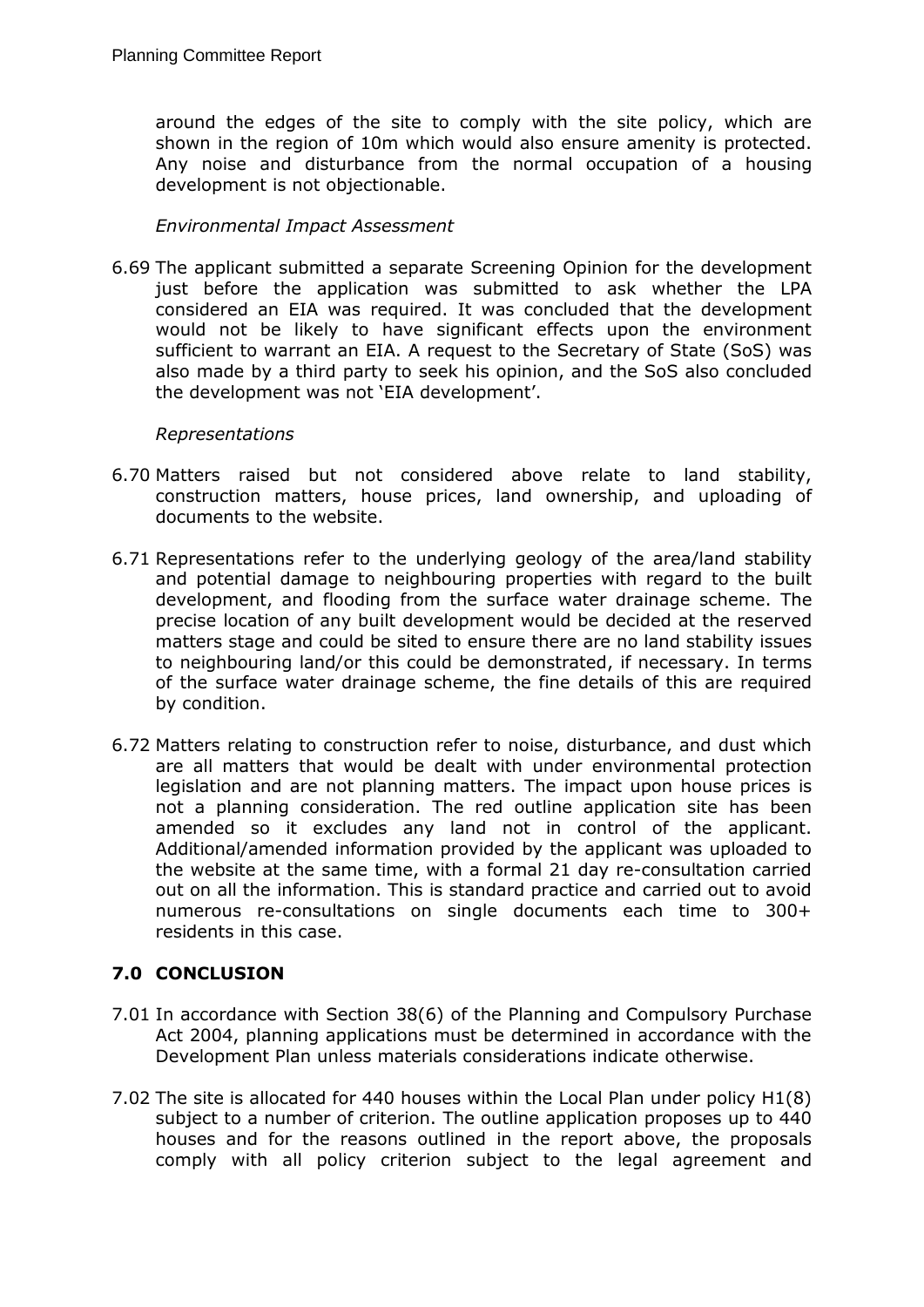conditions. The application also complies with all other relevant Development Plan policies.

- 7.03 The allocation of the site for housing would inevitably have an impact upon the setting of listed buildings to the north but this would be minimised in line with the Parameter Plan and the impact would be 'less than substantial'. The public benefits of providing housing, including affordable housing on an allocated housing site, and the associated the social and economic benefits, and a church car park, outweigh this less than substantial harm.
- 7.04 Kent Highways are raising objections on the basis of an unacceptably severe traffic impact on the highway network and worsening safety hazards on Church Road. For the reasons outlined in the report the Local Planning Authority does not agree the impact is severe, and the objections are not considered to be reasonable grounds to refuse planning permission.
- 7.05 KCC have raised capacity and safety concerns regarding the proposed signalisation of the Willington Street/Deringwood Drive junction so it is recommended that delegated powers are given to officers to resolve this matter through an amended improvement scheme that is agreed with KCC Highways. If this cannot be agreed or KCC do not remove their objection specifically to the impacts at this junction, the application will be reported back to Planning Committee for a decision on this matter.
- 7.06 Highways England is raising no objections subject to a condition that limits 230 house occupations until works to the M20 Junction 7 have been carried out in full. The applicant has signed a legal agreement to pay a proportionate amount to the upgrade works to Junction 7, which is considered appropriate and such a condition does not pass the required tests for planning conditions and is unreasonable for the reasons outlined above.
- 7.07 All representations received on the application have been fully considered in reaching this recommendation.
- 7.08 It is concluded that the development is acceptable and complies with policy H1(8) and all other relevant policies of the Development Plan. There are no overriding material considerations to warrant a decision other than in accordance with the Development Plan, and so permission is recommended subject to the legal agreement and conditions, and resolution of the matters as set out below.

## **8.0 RECOMMENDATION**

Subject to:

- The conditions set out below, and the prior completion of a legal agreement to secure the heads of terms set out below;
- The agreement of any improvements to the Willington Street/Deringwood Drive junction with KCC Highways or removal of their objection specifically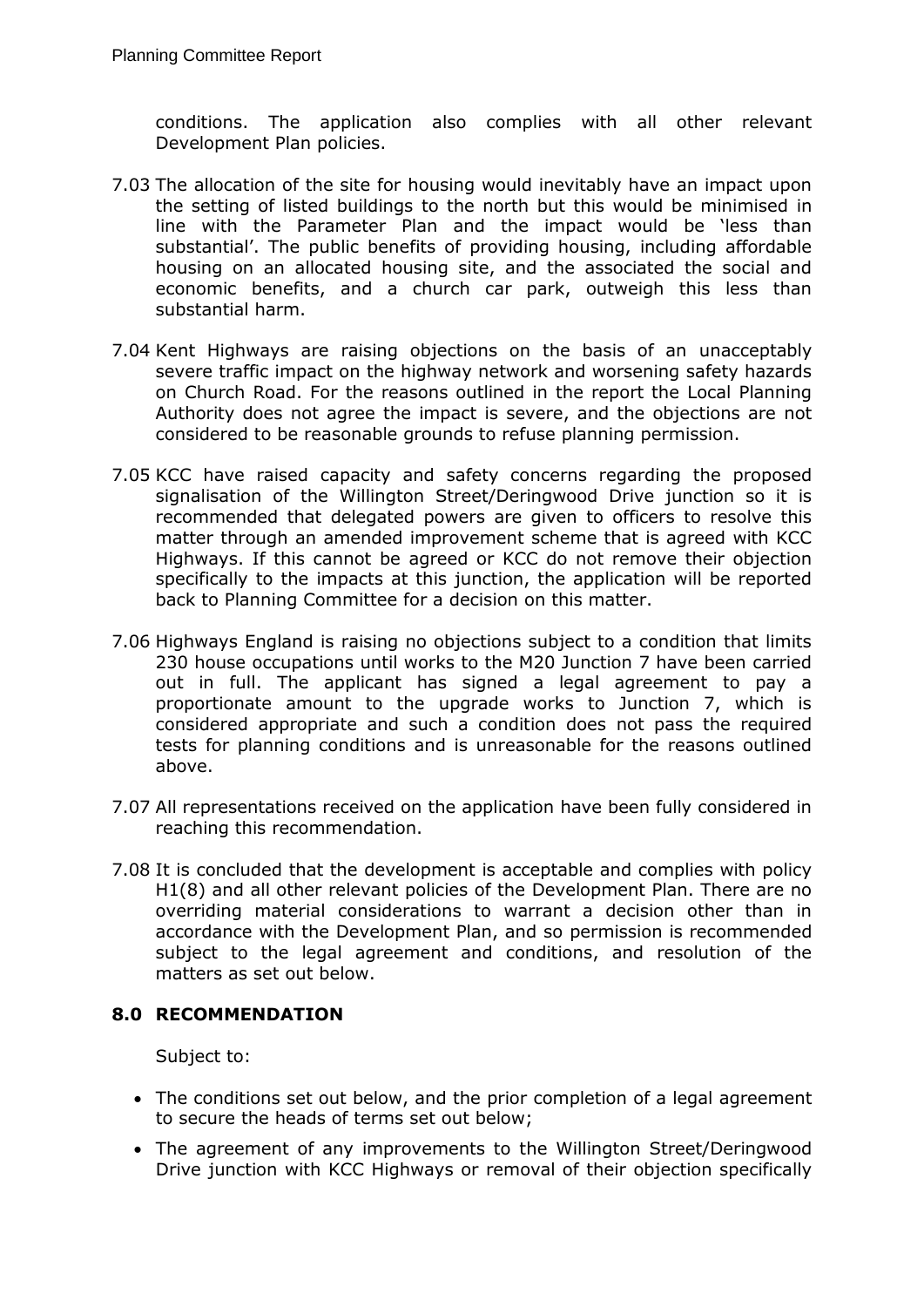to impacts at this junction (with any relevant amendment of condition 15); and

• Referral of the decision to the Secretary of State

the Head of Planning and Development **BE DELEGATED POWERS TO GRANT PLANNING PERMISSION** (and to be able to settle or amend any necessary Heads of Terms and planning conditions in line with the matters set out in the recommendation and as resolved by the Planning Committee).

#### Heads of Terms

- 1. £3324.00 per applicable house and £831.00 per applicable flat towards the expansion of Greenfields Community Primary School.
- 2. 30% affordable housing provision (made up of 70% affordable rent and 30% shared ownership).
- 3. £5,000 Travel Plan monitoring fee.
- 4. £1,500 Section 106 monitoring fee.

#### Conditions:

#### *Time Limit*

- 1. No phase of the development hereby approved shall commence until approval of the following reserved matters has been obtained in writing from the local planning authority for that phase:
	- a) Scale b) Layout c) Appearance d) Landscaping

Application for approval of the reserved matters shall be made to the local planning authority before the expiration of three years from the date of this permission.

The development hereby permitted shall be begun either before the expiration of three years from the date of this permission, or before the expiration of two years from the date of approval of the last of the reserved matters to be approved, whichever is the later;

Reason: No such details have been submitted and in accordance with the provisions of Section 92 of the Town and Country Planning Act 1990.

#### *Access*

2. The access points hereby permitted shall be carried out in accordance with drawing no. 06 RevF (Proposed Access Arrangement) and the visibility splays kept free of obstruction above a height of 1 metre.

Reason: In the interests of highway safety.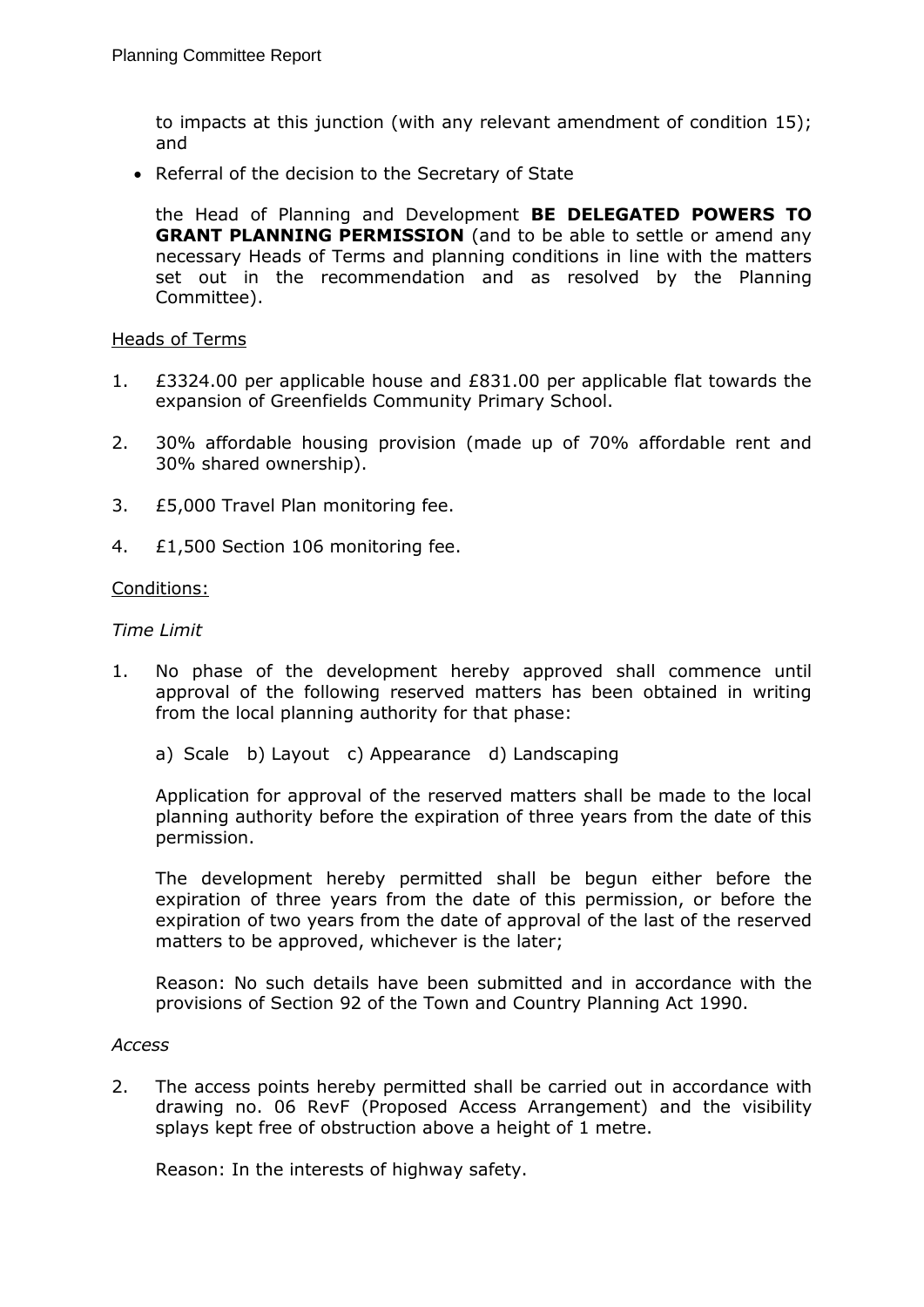### *Parameters*

3. The layout details submitted pursuant to condition 1 shall follow the principles of the development areas and buffers/landscape areas as shown on the approved Parameter Plan (Drawing No. 16206/C03HG).

Reason: To ensure the development accords with the site allocation policy, limits impacts upon heritage assets, protects and enhances biodiversity, and provides a high quality design.

4. The layout details submitted pursuant to condition 1 shall provide at least a 15m development free buffer to the Ancient Woodland in the southern part of the site.

Reason: To protected the Ancient Woodland in the interests of biodiversity.

5. The layout details submitted pursuant to condition 1 shall provide at least 2.88 hectares of on-site public open space.

Reason: To comply with the site policy and provide a high quality development.

- 6. The layout and access details submitted pursuant to condition 1 shall provide the following:
	- A pedestrian and cycle link from Church Road to the development area via the open space to the north of St Nicholas Church and Church House.
	- A pedestrian and cycle link to and across the area of Council owned land to the south of the site providing a link to Woolley Road.

Reason: To ensure appropriate connectivity in the interests of sustainability and highway safety.

- 7. The landscape details submitted pursuant to condition 1 shall provide the following:
	- Native planting within the buffers areas as shown on the Parameter Plan.
	- Strengthening and replacement native hedge planting along the site frontage with Church Road.

Reason: To ensure the development accords with the site allocation policy and to provide an appropriate setting.

### *Pre-Commencement*

8. No development shall take place until a detailed sustainable surface water drainage scheme for the site has been submitted to (and approved in writing by) the local planning authority. The detailed drainage scheme shall be based upon the principles within the Flood Risk and Sustainable Drainage Assessment (Herrington, March 2019) and shall demonstrate that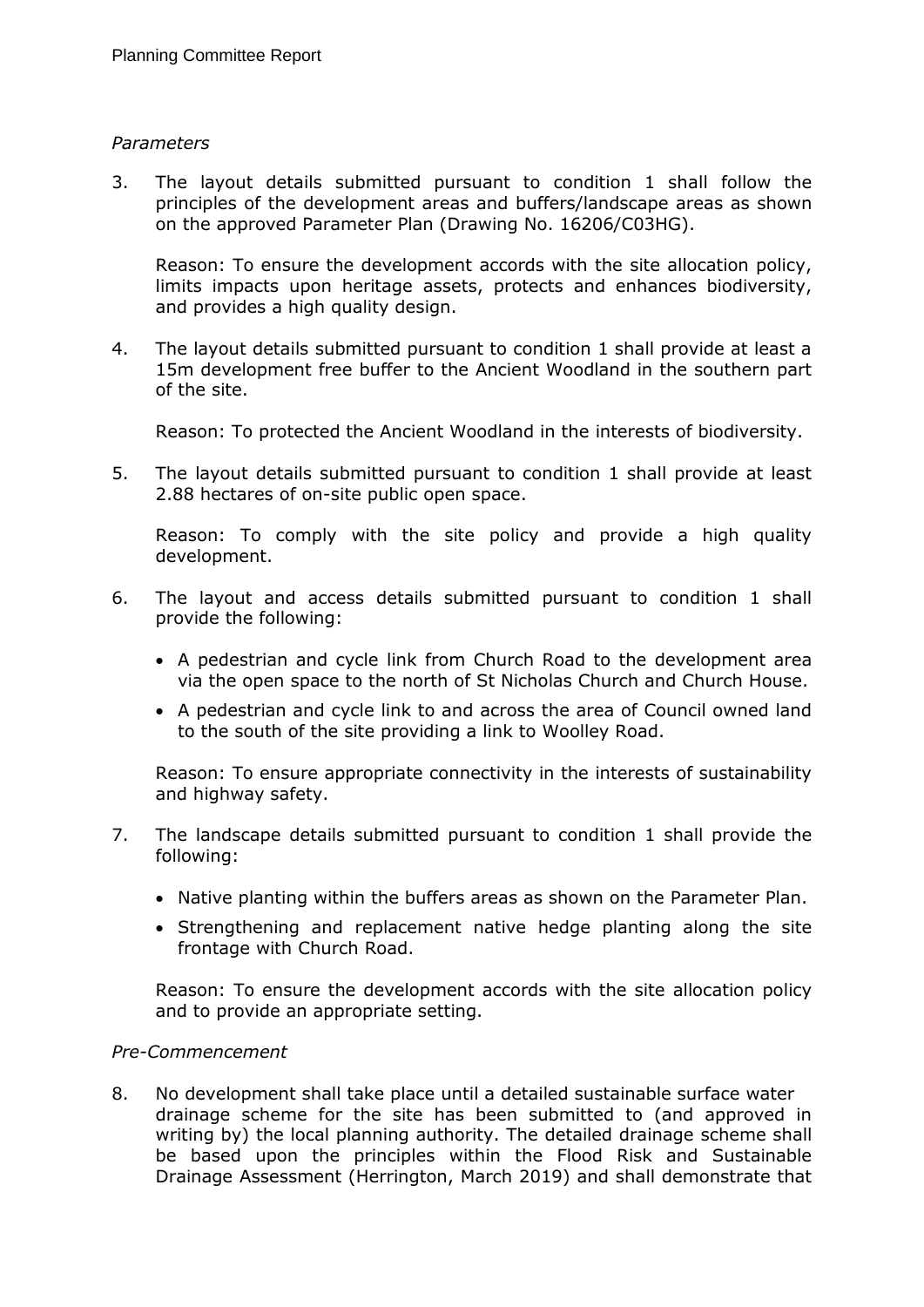the surface water generated by this development (for all rainfall durations and intensities up to and including the climate change adjusted critical 100 year storm) can be accommodated and disposed of without increase to flood risk on or off-site.

The drainage scheme shall also demonstrate (with reference to published guidance):

- That silt and pollutants resulting from the site use can be adequately managed to ensure there is no pollution risk to receiving waters.
- Appropriate operational, maintenance and access requirements for each drainage feature or SuDS component are adequately considered, including any proposed arrangements for future adoption by any public body or statutory undertaker.

The drainage scheme shall be implemented in accordance with the approved details.

Reason: To ensure the development is served by satisfactory arrangements for the disposal of surface water and to ensure that the development does not exacerbate the risk of on/off site flooding. These details and accompanying calculations are required prior to the commencement of the development as they form an intrinsic part of the proposal, the approval of which cannot be disaggregated from the carrying out of the rest of the development.

- 9. No development shall take place until the mitigation measures detailed within chapter 6 of the Ecological Appraisal (Aspect Ecology; March 2019) have been implemented as detailed. If works have not commenced by March 2020 an updated ecological mitigation strategy shall be submitted to the local planning authority for written approval. It must include the following information:
	- a) Updated ecological appraisal
	- b) Results of recommended specific species surveys
	- c) Over view of the ecological mitigation required
	- d) Detailed methodology to implement the mitigation
	- e) Timing of the proposed works
	- f) Details of who will be carrying out the works.
	- g) Maps clearly showing the mitigation areas.

The mitigation must be implemented as detailed within the approved document.

Reason: In the interest of biodiversity protection and enhancement.

10. No development shall take place until the following components of a scheme to deal with the risks associated with contamination of the site shall have been submitted to and approved, in writing, by the local planning authority: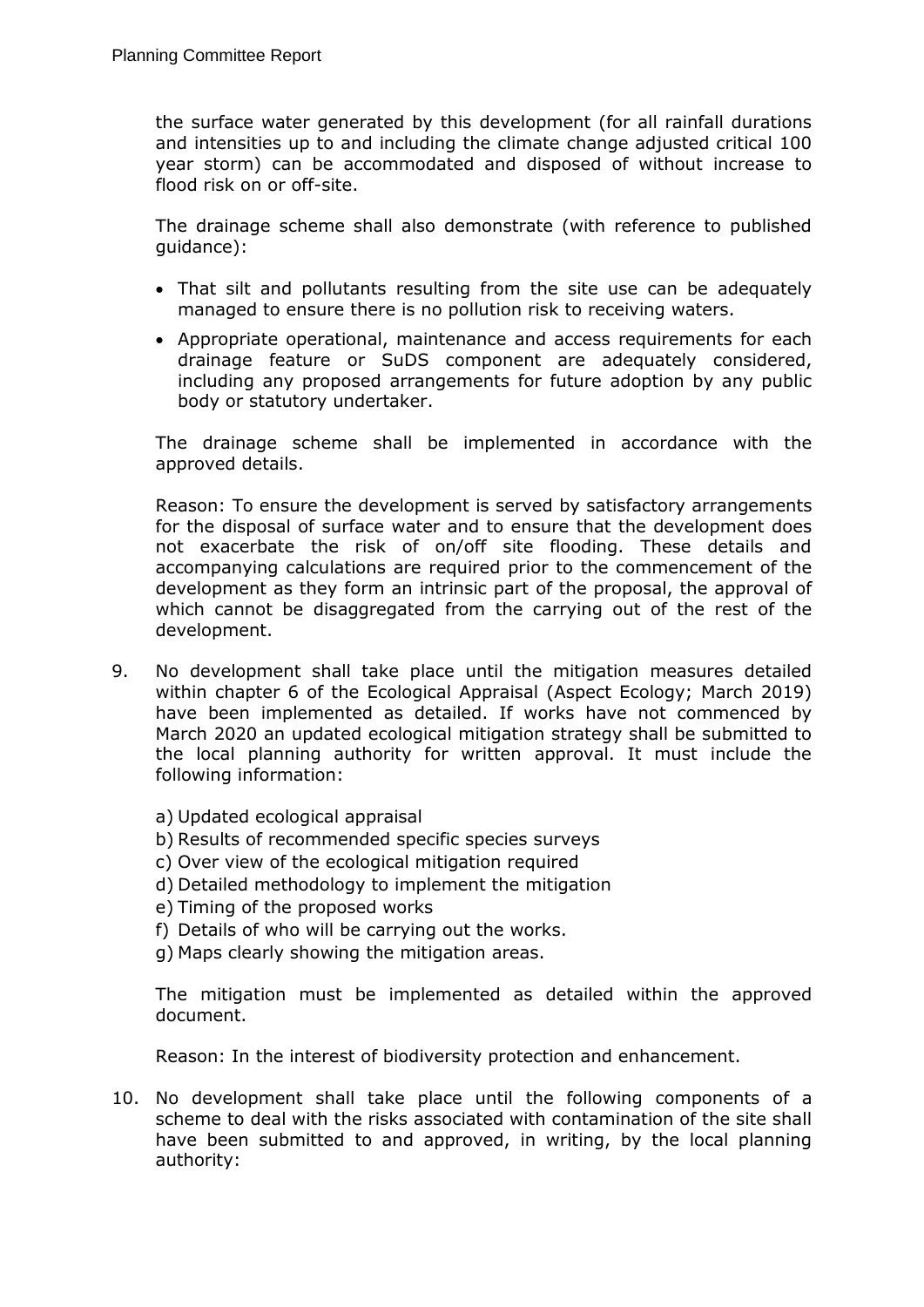1) A preliminary risk assessment which has identified:

- all previous uses
- potential contaminants associated with those uses

- a conceptual model of the site indicating sources, pathways and receptors

- potentially unacceptable risks arising from contamination at the site.

2) A site investigation, based on (1) to provide information for a detailed assessment of the risk to all receptors that may be affected, including those off site.

3) A remediation method statement (RMS) based on the site investigation results and the detailed risk assessment (2). This should give full details of the remediation measures required and how they are to be undertaken. The RMS should also include a verification plan to detail the data that will be collected in order to demonstrate that the works set out in the RMS are complete and identifying any requirements for longer-term monitoring of pollutant linkages, maintenance and arrangements for contingency action.

4) A Closure Report is submitted upon completion of the works. The closure report shall include full verification details as set out in 3. This should include details of any post remediation sampling and analysis, together with documentation certifying quantities and source/destination of any material brought onto or taken from the site. Any material brought onto the site shall be certified clean;

Any changes to these components require the express consent of the local planning authority. The scheme shall thereafter be implemented as approved

Reason: In the interests of human health.

- 11. No development shall take place until the applicant, or their agents or successors in title, has secured the implementation of
	- a) archaeological field evaluation works in accordance with a specification and written timetable which has been submitted to and approved by the Local Planning Authority; and
	- b) following on from the evaluation, any safeguarding measures to ensure preservation in situ of important archaeological remains and/or further archaeological investigation and recording in accordance with a specification and timetable which has been submitted to and approved by the Local Planning Authority

Reason: To ensure that features of archaeological interest are properly examined and recorded and that due regard is had to the preservation in situ of important archaeological remains.

*Pre-Slab Level*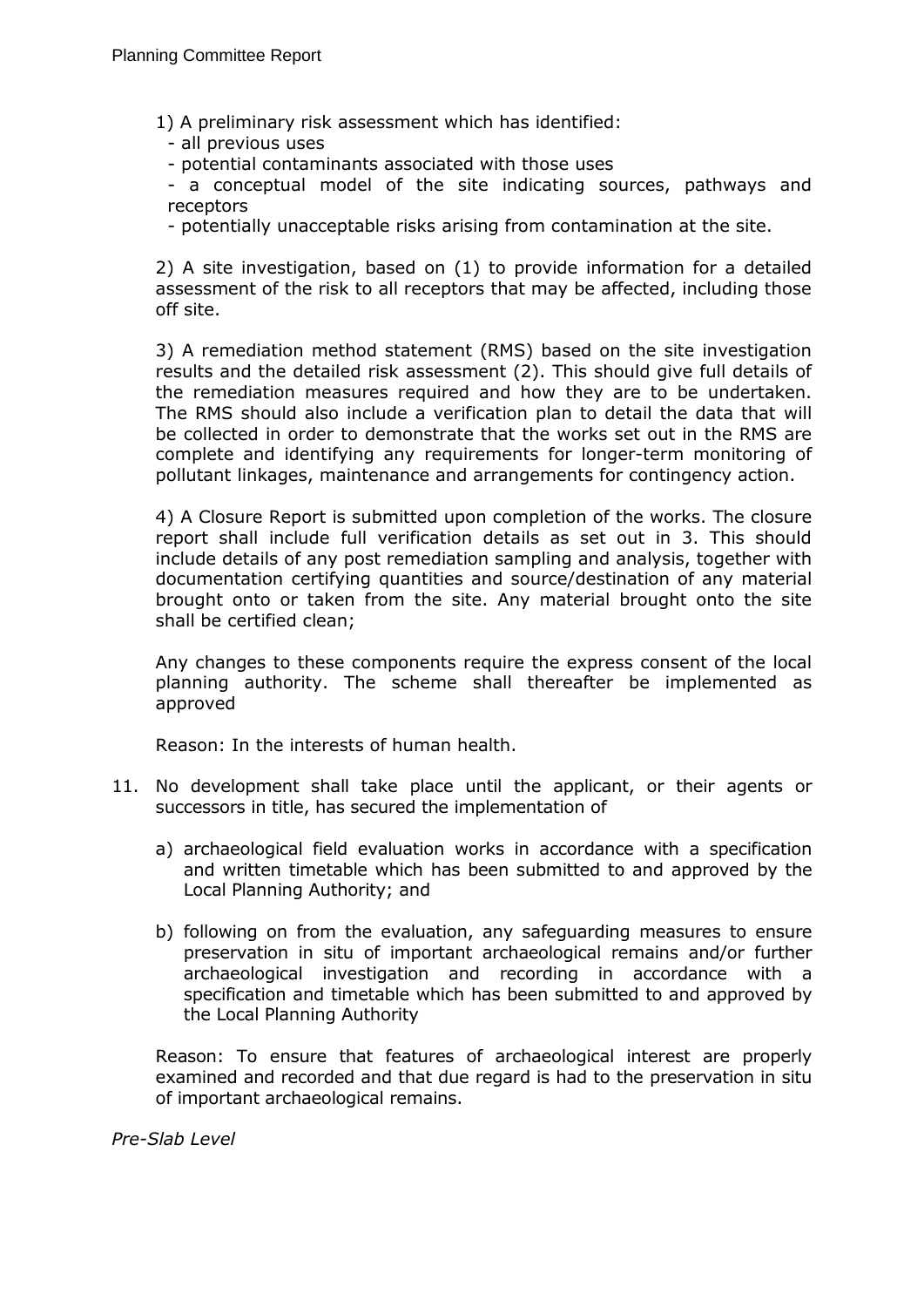12. No development above slab level shall take place until, details of the mechanism to ensure the proposed car park for St Nicholas Church can be used by the Church in perpetuity and the timing of its implementation, have been submitted to an approved in writing by the Local Planning Authority. Once implemented the car park shall only be used in connection with use of the Church.

Reason: To ensure the heritage benefit of the Church car park is secured.

13. No development above slab level shall take place until the specific air quality mitigation measures, which shall include the type and location of electric vehicle charging points, have been submitted to and approved in writing by the local planning authority. The development shall be carried out in accordance with the approved details.

Reason: In the interests of limiting impacts upon air quality.

14. No development above slab level shall take place until a "bat sensitive lighting plan" for the site boundaries has been submitted to and approved in writing by the local planning authority. The lighting plan shall:

a) Identify those areas/features on site that are particularly sensitive for bats and that are likely to cause disturbance in or around their breeding sites and resting places or along important routes used to access key areas of their territory;

b) Show how and where external lighting will be installed so that it can be clearly demonstrated that areas to be lit will not disturb or prevent the above species using their territory.

All external lighting shall be installed in accordance with the specifications and locations set out in the strategy and these shall be maintained thereafter in accordance with the approved plan.

Reason: In the interest of biodiversity protection and enhancement.

## *Pre-Occupation*

- 15. The development shall not be occupied until the following off-site highways works have been provided in full:
	- a) Improvements to the Church Road/Deringwood Drive junction as shown on drawing no. 34.1 within the 'Iceni Transport Note – July 2019' or any alternative scheme agreed in writing with the Local Planning Authority (in consultation with the Highways Authority);
	- b) Improvements to the Deringwood Drive/Willington Street junction as shown on drawing no. 35.1 RevA within the 'Iceni Transport Note – September 2019' or any alternative scheme agreed in writing with the Local Planning Authority (in consultation with the Highways Authority);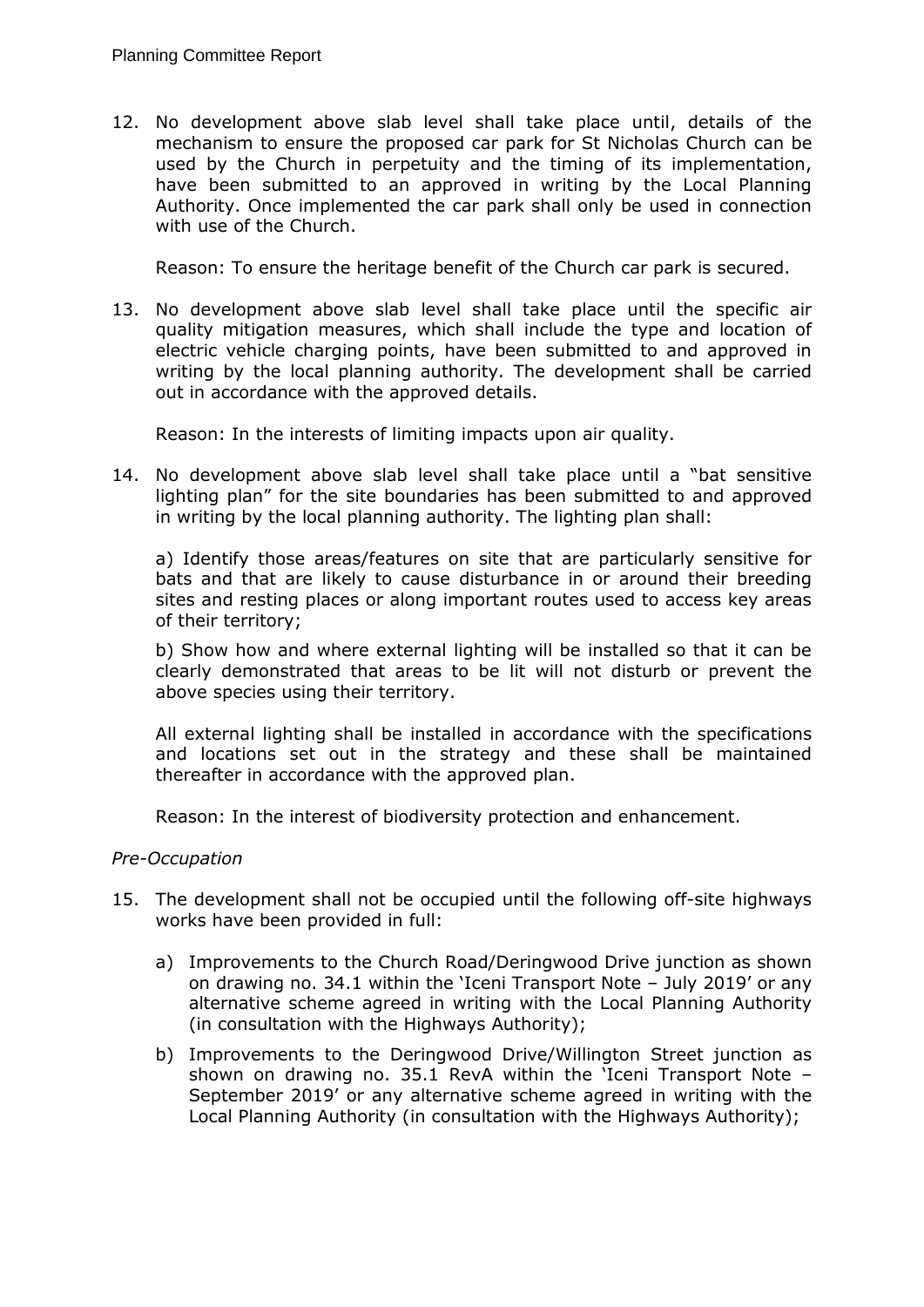- c) Road widening and new pavement provision on Church Road as shown on drawing nos. 34.1 and 34.2 within the 'Iceni Transport Note – July 2019';
- d) The give way/build out feature on Church Road as shown on drawing no. 34.3 within the 'Iceni Transport Note – July 2019';
- e) Extension of the 30mph speed limit to the south of the application site to a position agreed in writing with the Local Plan Authority (in consultation with the Highways Authority); and

Reason: In the interest of highway safety.

16. The development shall not be occupied until a Final Travel Plan for the development which follows the principles of the Framework Travel Plan has been submitted to and approved in writing by the local planning authority. The development shall be carried out in accordance with the approved Travel Plan.

Reason: In order to promote sustainable transport use.

17. The development shall not be occupied until a site-wide landscape and ecological management plan (LEMP), including timetable for implementation, long term design objectives, management responsibilities and maintenance schedules for all landscaped, open space, and drainage areas, but excluding privately owned domestic gardens, has been submitted to and approved in writing by the local planning authority. Landscape and ecological management shall be carried out in accordance with the approved plan and its timetable unless the local planning authority gives written consent to any variation.

Reason: In the interests of biodiversity, landscape, visual impact and amenity of the area and to ensure a satisfactory appearance to the development.

18. The development shall not be occupied until details of upgrade works to PROW KM86 have been submitted to and approved in writing by the local planning authority. The development shall not be occupied until the approved works have been carried out in full.

Reason: In order to provide appropriate connectivity.

19. No building on any phase (or within an agreed implementation schedule) of the development hereby permitted shall be occupied until a Verification Report pertaining to the surface water drainage system, carried out by a suitably qualified professional, has been submitted to the Local Planning Authority which demonstrates the suitable modelled operation of the drainage system such that flood risk is appropriately managed, as approved by the Lead Local Flood Authority. The Report shall contain information and evidence (including photographs) of earthworks; details and locations of inlets, outlets and control structures; extent of planting; details of materials utilised in construction including subsoil, topsoil, aggregate and membrane liners; full as built drawings; topographical survey of 'as constructed'